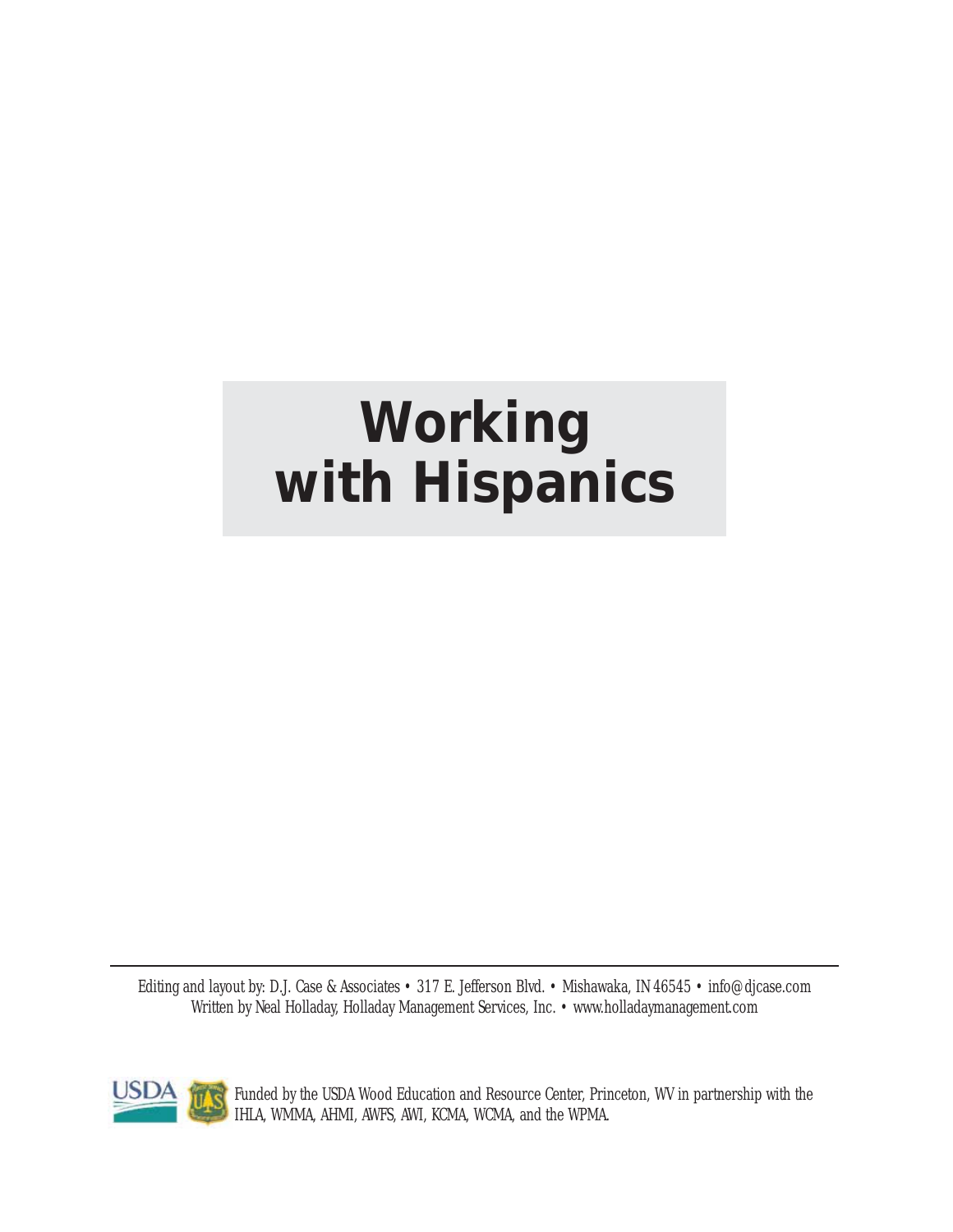# **Table of Contents**

| Cultural Implications & Workplace Situations 5 |
|------------------------------------------------|
|                                                |
|                                                |
|                                                |
|                                                |
|                                                |
|                                                |
|                                                |
|                                                |
|                                                |
| Role of Boss vs. Subordinate 16                |
|                                                |
|                                                |
| Importance of Respect17                        |
|                                                |
|                                                |
|                                                |

| Supervisors Learning Spanish 21                                                    |  |
|------------------------------------------------------------------------------------|--|
|                                                                                    |  |
|                                                                                    |  |
| Hiring and Administration 24                                                       |  |
|                                                                                    |  |
|                                                                                    |  |
| Spanish Name Construction 25                                                       |  |
|                                                                                    |  |
| <b>Important Changes in Government Agencies 27</b>                                 |  |
| Immigration Reform and Control Act of 1986 27                                      |  |
| Form I-9 Employment Verification 28                                                |  |
| Social Security Number vs. Individual Taxpayer<br>Identification Number (ITIN)  28 |  |
|                                                                                    |  |
|                                                                                    |  |
|                                                                                    |  |
|                                                                                    |  |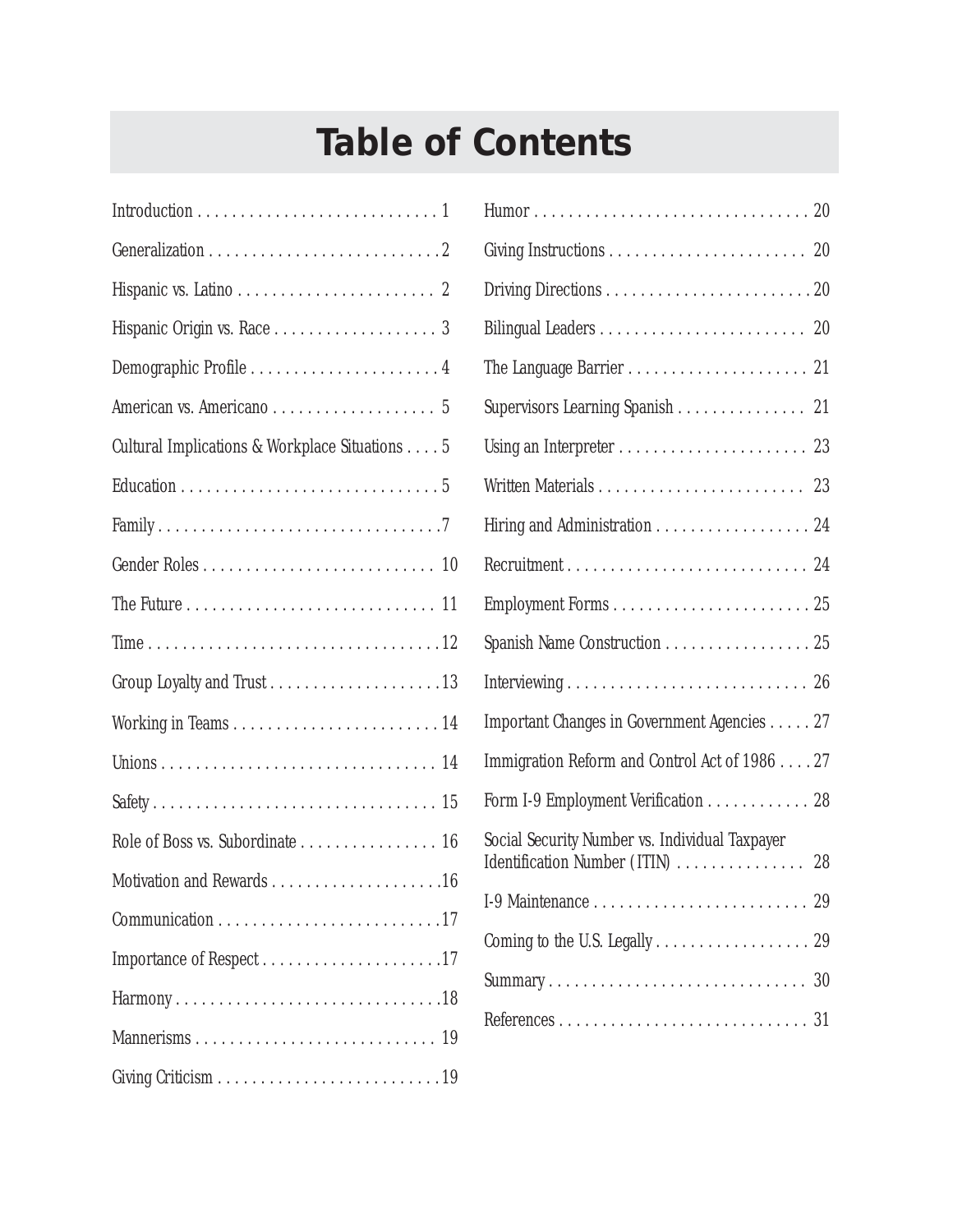## **Introduction**

In the last decade, the United States has seen an unprecedented growth rate in the Hispanic Population. Immigrants from Latin America have come into this country on a grand scale driven by the need for economic survival and the hope of a better life. Their arrival is no surprise. Our success has made us the most powerful and affluent nation in the world both economically and politically. This success has created high demand for workers, particularly in the high labor-intensive industries - a demand in which many Hispanic immigrants are more than happy to fill.

Hispanic immigrants, the majority coming from areas just south of our border, have been inescapably exposed to the American Dream since childhood. Thanks to Hollywood and the media, these people come to us with great images and expectations of the U.S. and what life here is like. Unfortunately these preconceptions do not adequately prepare them for living in a foreign land with a different language, strange customs and laws. Trying to adapt to life in the U.S. can be overwhelming, especially for young undereducated Latin Americans, who often leave behind all the people that they love and the culture that they know to live and work among Americans who are often unappreciative of them.

Often working long hours at low wages in jobs that many Americans avoid, Hispanic laborers seek comfort and community at the end of the day, returning to *barrios* in which Spanish is the only language spoken, and where multiple families live together humbly in small apartments to save enough money to send a few dollars to loved ones across the border. Many come with the idea to earn enough money to pay off debts and one day return to their native lands to be with their families. For others, being separated from husbands, wives and children is too much to bear; so they reunite, joining each other here in the United States, and face the challenges of bringing up their children in a strange land, often with

no health insurance and no way to help them with their schooling. Even with both parents often working multiple jobs, over one quarter of Hispanic children in the U.S. live below the poverty level. $<sup>1</sup>$ </sup>

As a result of this very rapid population growth, areas of this country that have been previously homogenous in terms of culture and ethnicity have transformed, seemingly overnight, into diverse communities whose citizens are just now getting used to the presence of these newcomers. For this reason it is no surprise that Americans often suffer from assumptions and misconceptions that make interacting with Hispanics difficult and uncomfortable.

Notwithstanding these obstacles, the relationship between Hispanic immigrants and American companies has quickly become a beneficial symbiosis, with many employers seeking out this very eager and available human resource. However, the differences in culture and language present significant barriers which impede the successful integration of Hispanics into the workforce. If these barriers are not adequately addressed, employers can expect persistent problems with safety, quality, and productivity which can negate virtually any other competitive advantage they may have.

Many American supervisors working with Hispanics on a daily basis find this group to be very hard working and dependable. But many supervisors lack an adequate understanding of these newcomers to effectively manage them. While typically appreciating the contribution their Spanish-speaking employees make, some supervisors are frustrated with the challenges they bring. "Why don't they learn English? They're in OUR country!" Statements like this are not uncommon coming from supervisors who do not fully understand the situation of their Hispanic employees. Supervisors must realize that it is incumbent upon *them*, as leaders, to take the steps necessary to insure their workplace is productive and efficient. As leaders they must reach out to their employees, be pro-active, and insure that the people who are responsible for making the product have the training, tools and information they need to be successful. This attitude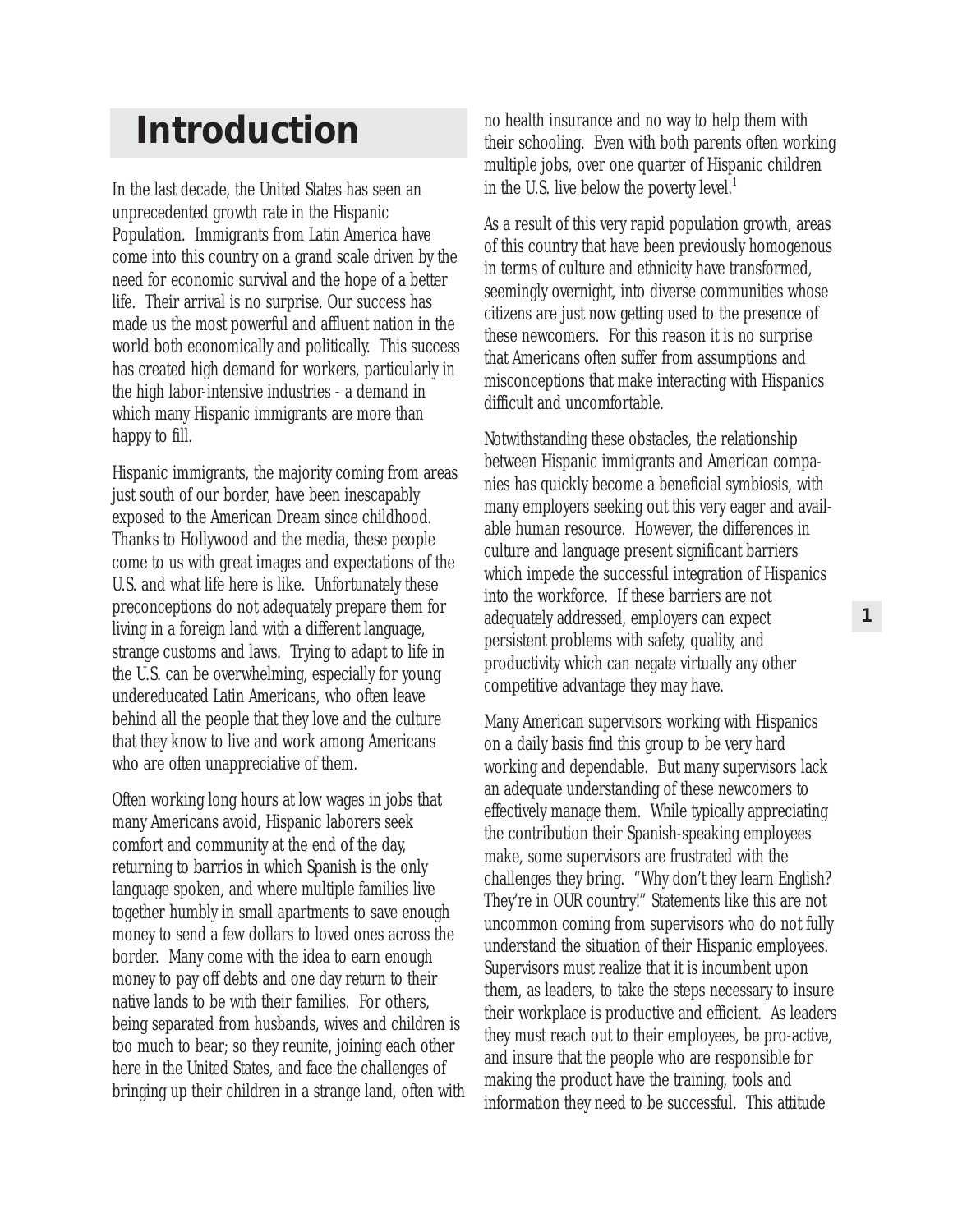is the first essential element in breaking down barriers in the workplace and creating a productive efficient multicultural work environment.

The materials contained in this resource are designed to assist supervisors in understanding the similarities and commonalties that characterize a very large group of people that comprise the Hispanic ethnic group; how their culture, perspectives, and behaviors differ significantly from non-Hispanics; and, how these differences may affect the workplace.

### **Generalization**

It is important to recognize that when discussing the characteristics of any group that it will be necessary to *generalize*. Hispanics are a very diverse group of people from many different countries and subcultures. The individuals you encounter in the workplace will vary significantly depending on a number of factors:

- Country and region of origin
- Level of education
- Socio-economic level
- Length of time in this country
- Age
- Gender
- Personal experience

In our discussion of Hispanics we will be focusing on the common characteristics these people tend to share: language, values, socialization and cultural heritage. The use of generalization is a valuable tool in helping us to better understand and predict the behaviors of a group of people. However, it is important when interacting with any group, to consider each person as an individual.

An individual who has lived all his/her life in a metropolitan industrialized area will likely have different characteristics and mannerisms than someone from a rural farming community. Someone with a college degree will likely have a different outlook and expectations of life in America than someone who never finished primary school. An immigrant who has been in the U.S. for 10 years is likely to be more acculturated than someone having only been here for 2 months.

*Acculturation* is the process whereby an individual from one culture adapts themselves to a new culture<sup>2</sup>. During this processes an immigrant will absorb, to some degree, the surrounding cultures language, values, attitudes, and behavioral patterns. Some immigrants stay in close contact with people from their countries of origin and remain isolated from mainstream U.S. society, perhaps only going directly from home to work and back. These people are likely to remain at lower levels of acculturation. Others take on the challenge of integration and make a concerted effort to learn the new culture and language and are therefore more likely to acculturate at a faster pace. Hispanics at high levels of acculturation will behave differently than people at lower levels; therefore, acculturation is an important factor to consider when integrating them into the workforce.

### **Hispanic vs. Latino**

The word *Hispanic* is a word used to describe people from or descending from Spanish-speaking countries.3 This includes people from Spain and 19 countries in Latin America (including the U.S. Commonwealth of Puerto Rico) that were once a part of the Spanish Empire. This also includes Equatorial Guinea, a small country on the west coast of Africa for a total of 21 different countries (see Table 1).

The term *Latino*, in the broadest sense, refers to people using languages derived from Latin including Spanish, French, Italian, Portuguese and Romanian. In a more narrow sense, *Latino* refers to people from or descending from Latin America. Latin America is broadly defined as the entire-western hemisphere south of the United States, but more specifically refers to those countries of the Americas that developed from the colonies of Spain, Portugal and France. This includes: Mexico, the Caribbean, and all countries in Central and South America with the exception of Belize, Guyana, and Suriname (These countries were colonized by the English and are typically treated differently by scholars). $<sup>4</sup>$ </sup>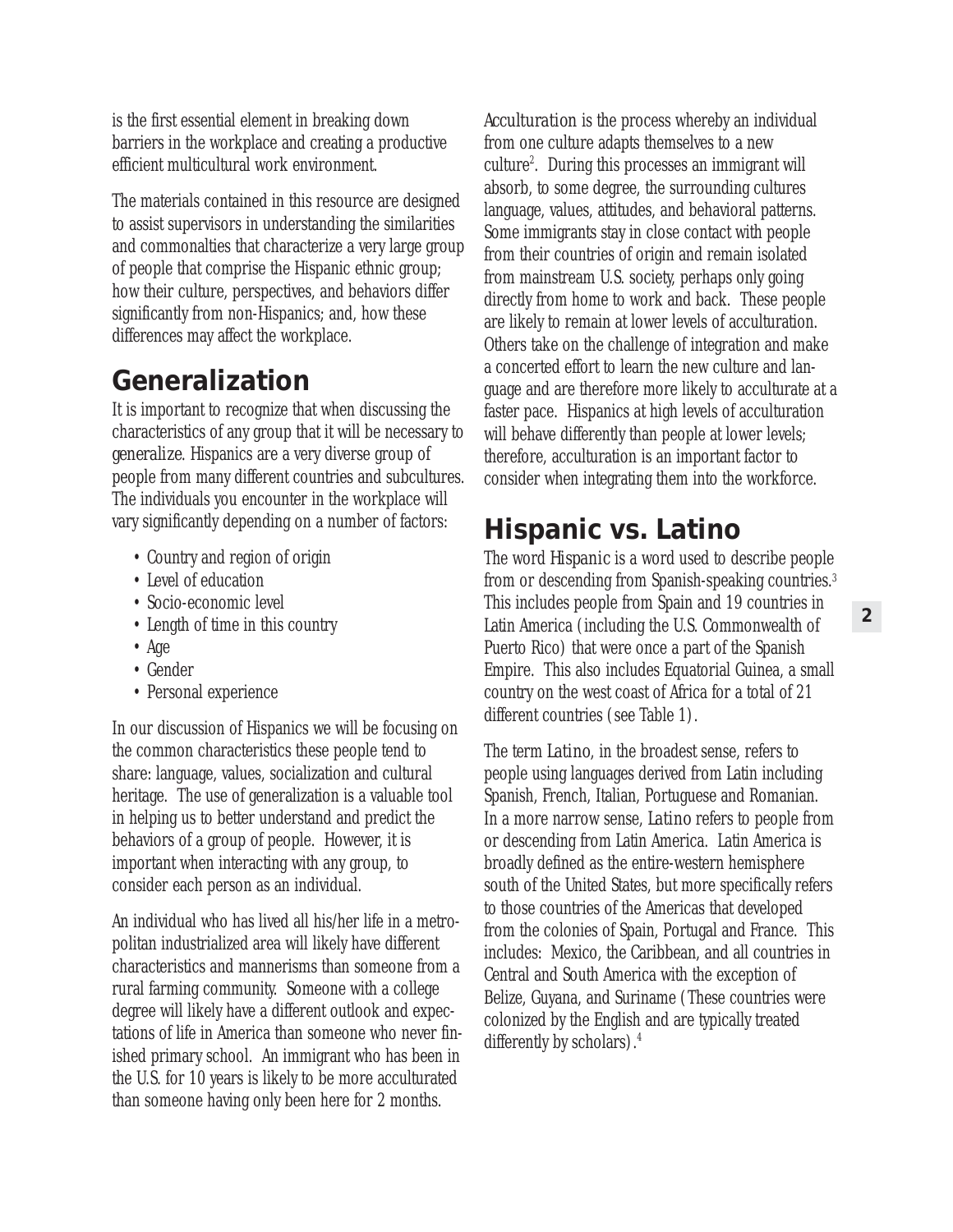| <b>Spanish-Speaking Countries</b> |                      |                        |                      |                         |               |               |  |
|-----------------------------------|----------------------|------------------------|----------------------|-------------------------|---------------|---------------|--|
|                                   | <b>Latin America</b> |                        |                      |                         |               |               |  |
| Region:                           | <b>North America</b> | <b>Central America</b> | <b>South America</b> | <b><i>Caribbean</i></b> | <b>Europe</b> | <b>Africa</b> |  |
| <b>Country:</b>                   | <b>Mexico</b>        | Costa Rica             | <b>Argentina</b>     | Cuba                    | Spain         | Equatorial    |  |
|                                   |                      | El Salvador            | <b>Bolivia</b>       | Dominican<br>Republic   |               | Guinea        |  |
|                                   |                      | Guatemala              | <b>Chile</b>         | Puerto Rico*            |               |               |  |
|                                   |                      | Honduras               | Colombia             |                         |               |               |  |
|                                   |                      | Nicaragua              | Ecuador              |                         |               |               |  |
|                                   |                      | Panama                 | Paraguay             |                         |               |               |  |
|                                   |                      |                        | Peru                 |                         |               |               |  |
|                                   |                      |                        | <b>Uruguay</b>       |                         |               |               |  |
|                                   |                      |                        | Venezuela            |                         |               |               |  |
| * Denotes U.S. Commonwealth       |                      |                        |                      |                         |               |               |  |

A person from Mexico would be considered both Hispanic and Latino. However, someone from Brazil would be considered Latino but would not be considered Hispanic because their culture and language derive from Portugal rather than Spain. Though technically having two different meanings, the U.S. government, for reporting purposes, uses the two terms synonymously and interchangeably, as do the media and many other sources of information.

The term Hispanic will be used primarily throughout this text because it more accurately and specifically describes the people you will typically encounter. However, it is important to keep in mind that individuals have certain sensitivities about what they are called. Some prefer to be referred to as Hispanic and others Latino. Others still, may resent being grouped together, and prefer to be referred to by the country they are from. Because of the overwhelming number of Mexicans living in this country, a common error Americans make is to refer to all Hispanics as "Mexicans." Another mistake is to call them all "Spanish" just because they predominantly speak Spanish. These errors, whether out of habit or

ignorance, can be offensive to Hispanics. Therefore it is important to learn where your employees are from and as to how they personally like to be referred.

### **Hispanic Origin vs. Race**

Another very common misconception is to think of people of Hispanic origin as a race. Hispanics are not a race of people but a people of many races and ethnic origins (see Table 2). The majority of Hispanics belong to a race called *mestizo* which is a mixture of the predominantly Caucasian Spanish European and the native inhabitants of the pre-Hispanic Americas or Amerindians. However, many Hispanics are also: *White, Black, Mulatto* and *Amerindian* (See Table 2).

**3**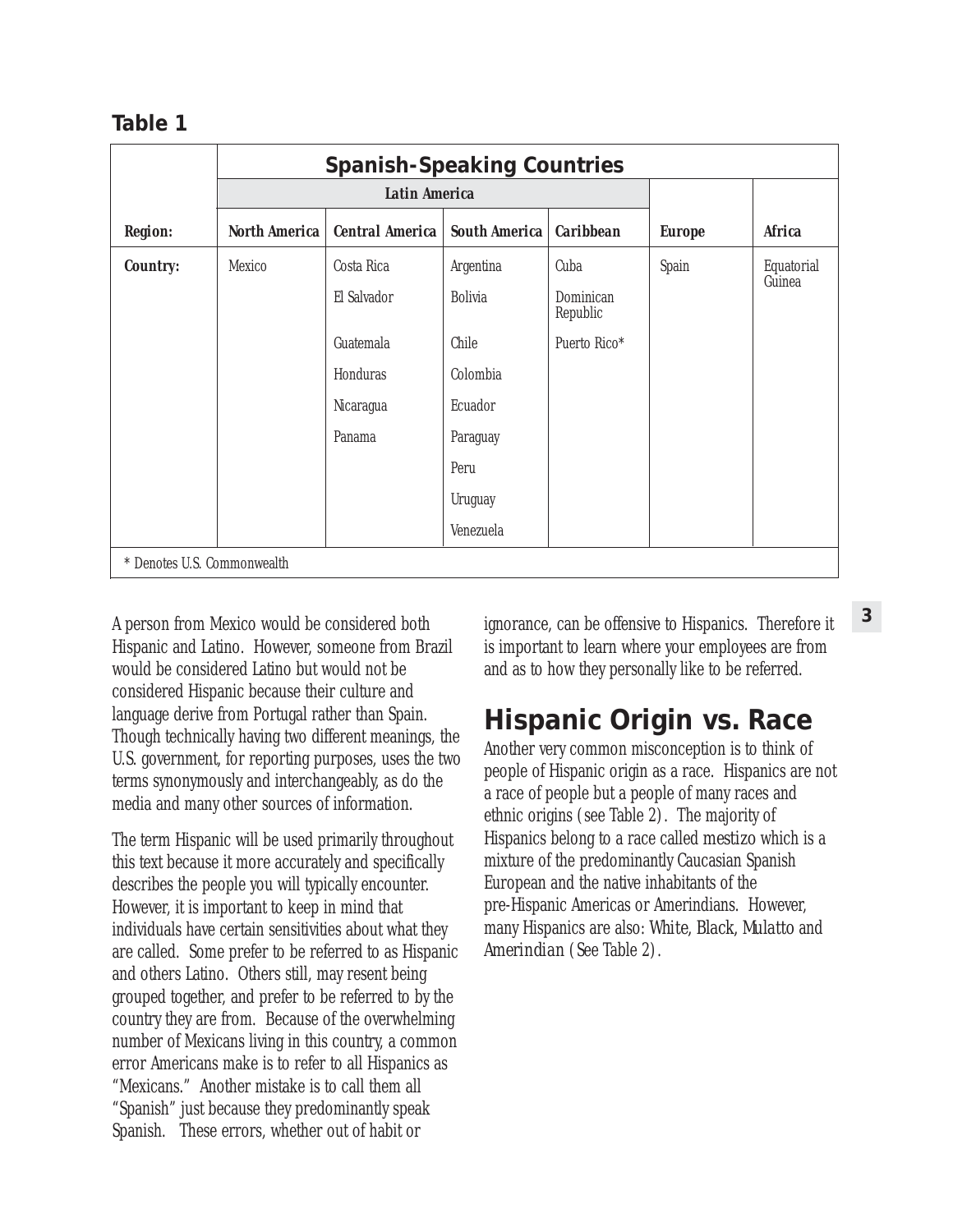#### **Table 2**

| Hispanic Origin - Race/Ethnic Group by Countries Predominantly Found* |                                                                       |
|-----------------------------------------------------------------------|-----------------------------------------------------------------------|
| <b>Race/Ethnic Group</b>                                              | <b>Hispanic Countries</b>                                             |
| Caucasian/European decent (White)                                     | Argentina, Costa Rica, Spain, Uruguay                                 |
| African (Black) & Mulatto (African/Caucasian)                         | Cuba, Dominican Republic                                              |
| Amerindian (Native American)                                          | Bolivia. Guatemala. Peru.                                             |
| Mestizo (Spanish European/Native American)                            | Chile, Ecuador, El Salvador, Honduras, Mexico,<br>Nicaragua, Paraguay |
| * Note: This table is adapted from CIA - The World Factbook (2003).   |                                                                       |

This myth of the "Hispanic race" has been propagated in the U.S. by the fact that people of Hispanic origin, like Blacks, are considered one ethnic group entitled to minority status. The U.S. Census Bureau clearly separates the issue of race and Hispanic origin but data from these groups are presented together so often that people in the U.S. have grown to think of race as a question of being "White, Black, Hispanic, Asian, or Native American."

### **Demographic Profile**

According to the Census Bureau (March 2002 CPS), Hispanics are now the largest minority group in the United States at over 37.4 million people (13.3% of the total population).<sup>1</sup> This represents an increase of approximately 67% since the 1990 census. Of this group, Mexicans comprise just over two thirds, making them the largest subgroup of the Hispanic population (see Figure 1).

It is important to note that the Hispanic population is difficult to measure precisely. Many undocumented Hispanics may not have participated in the 2000 census for fear of deportation. However, the Current Population Survey Demographical data, compiled every March, are based on the statistical sampling of approximately 60,000 households and are therefore considered scientific estimates. In January of 2000, it was estimated that there were over 7 million undocumented aliens.<sup>5</sup> Roughly 82% were from Latin

America. This is an even more difficult population to measure as more illegal immigrants enter the country every day. Despite these limitations, the Census and CPS data are the most reliable sources available.

The Southwestern regions of the United States contain the highest concentrations of Hispanics.<sup>7</sup> However, the Hispanic population of the Southeast increased by approximately  $71\%$  from 1990 to  $2000$ .<sup>6</sup> In fact, the Hispanic population of North Carolina increased 394% - the highest growth rate in the nation (see Table 3).<sup>7</sup> This tremendous growth can be attributed to several factors including high birthrates within the Hispanic community and increased immigration from

#### **Figure 1**

#### **Percent Distribution of Hispanics by Type: 2202**



Source: Current Population Survey, March 2002 PGP-5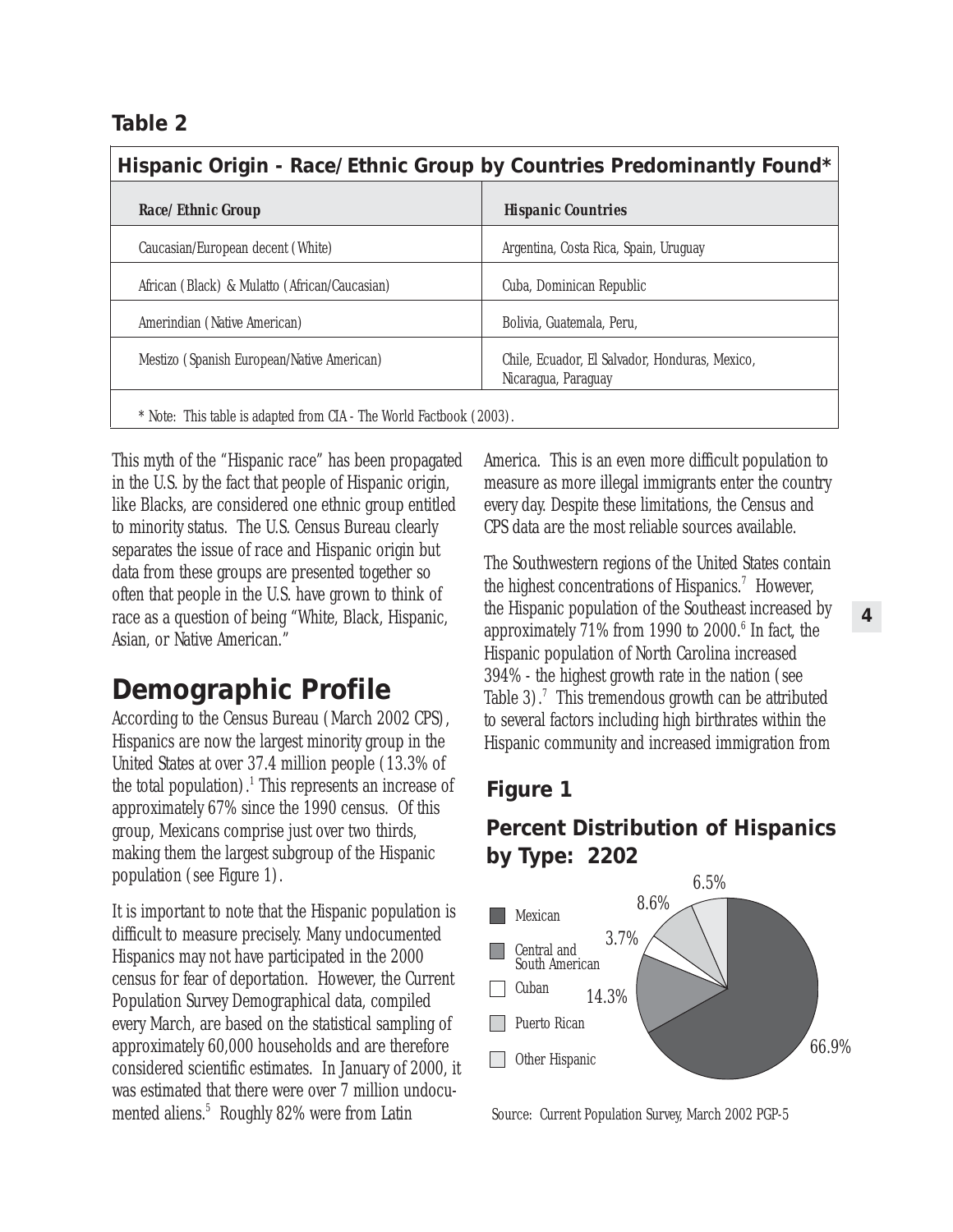#### **Table 3**

|                                         |                         |                                   |              |                         |                  |                            |                               |                  |                 |                      | Hispanic Poulation By Type for Regions, States and Puerto Rico: 1990 and 2000 |
|-----------------------------------------|-------------------------|-----------------------------------|--------------|-------------------------|------------------|----------------------------|-------------------------------|------------------|-----------------|----------------------|-------------------------------------------------------------------------------|
|                                         |                         | 1990                              |              |                         |                  |                            |                               | 2000             |                 |                      |                                                                               |
| <b>Area</b>                             | <b>Total</b>            | <i><b>Hispanic population</b></i> |              | <b>Total</b>            |                  | <b>Hispanic population</b> |                               |                  | <b>Puerto</b>   | <b>Hispanic Type</b> | <i><b>Other</b></i>                                                           |
|                                         | <b>Population</b>       | <b>Number</b>                     | $\%$         | <b>Population</b>       | <b>Number</b>    | $\%$                       | <i>% Change<br/>From 1990</i> | <b>Mexican</b>   | Rican           | Cuban                | <b>Hispanic</b>                                                               |
| <b>United States</b>                    | 248,709,873             | 22,354,059                        | 9.0%         | 281,421,906             | 35,305,818       | 12.5%                      | 57.9%                         | 20,640,711       | 3,406,178       | 1,241,685            | 10,017,244                                                                    |
| Region                                  |                         |                                   |              |                         |                  |                            |                               |                  |                 |                      |                                                                               |
| Midwest                                 | 59,668,632              | 1,726,509                         | 2.9%         | 64,392,776              | 3,124,532        | 4.9%                       | 81.0%                         | 2,200,196        | 325,363         | 45,305               | 553,668                                                                       |
| Northeast                               | 50,809,229              | 3,754,389                         | 7.4%         | 53,594,378              | 5,254,087        | 9.8%                       | 39.9%                         | 479,169          | 2,074,574       | 168,959              | 2,531,385                                                                     |
| South                                   | 85,445,930              | 6,767,021                         | 7.9%         | 100,236,820             | 11,586,696       | 11.6%                      | 71.2%                         | 6,548,081        | 759,305         | 921,427              | 3,357,883                                                                     |
| West                                    | 52,786,082              | 10.106.140                        | 19.1%        | 63,197,932              | 15,340,503       | 24.3%                      | 51.8%                         | 11,413,265       | 246,936         | 105,994              | 3,574,308                                                                     |
| <b>State</b>                            |                         |                                   |              |                         |                  |                            |                               |                  |                 |                      |                                                                               |
| Alabama                                 | 4,040,587               | 24,629                            | 0.6%         | 4,447,100               | 75,830           | 1.7%                       | 207.9%                        | 44,522           | 6,322           | 2,354                | 22,632                                                                        |
| Alaska                                  | 550,043                 | 17,803                            | 3.2%         | 626,932                 | 25,852           | 4.1%                       | 45.2%                         | 13,334           | 2,649           | 553                  | 9,316                                                                         |
| Arizona                                 | 3,665,228               | 688,338                           | 18.8%        | 5.130.632               | 1,295,617        | 25.3%                      | 88.2%                         | 1,065,578        | 17,587          | 5,272                | 207,180                                                                       |
| Arkansas                                | 2,350,725               | 19,876                            | 0.8%         | 2,673,400               | 86,866           | 3.2%                       | 337.0%                        | 61,204           | 2,473           | 950                  | 22,239                                                                        |
| California                              | 29,760,021              | 7,687,938                         | 25.8%        | 33,871,648              | 10,966,556       | 32.4%                      | 42.6%                         | 8,455,926        | 140,570         | 72,286               | 2,297,774                                                                     |
| Colorado                                | 3,294,394               | 424,302                           | 12.9%        | 4,301,261               | 735,601          | 17.1%                      | 73.4%                         | 450,760          | 12,993          | 3,701                | 268,147                                                                       |
| Connecticut                             | 3,287,116               | 213,116                           | 6.5%         | 3,405,565               | 320,323          | 9.4%                       | 50.3%                         | 23,484<br>12,986 | 194,443         | 7,101<br>932         | 95,295<br>9,354                                                               |
| Delaware<br><b>District of Columbia</b> | 666,168<br>606,900      | 15,820<br>32,710                  | 2.4%<br>5.4% | 783,600<br>572,059      | 37,277<br>44,953 | 4.8%<br>7.9%               | 135.6%<br>37.4%               | 5,098            | 14,005<br>2,328 | 1,101                | 36,426                                                                        |
|                                         |                         |                                   | 12.2%        |                         | 2,682,715        | 16.8%                      | 70.4%                         | 363,925          | 482,027         | 833,120              | 1,003,643                                                                     |
| Florida                                 | 12,937,926<br>6,478,216 | 1,574,143<br>108,922              | 1.7%         | 15,982,378<br>8,186,453 | 435,227          | 5.3%                       | 299.6%                        | 275,288          | 35,532          | 12,536               | 111,871                                                                       |
| Georgia<br>Hawaii                       | 1,108,229               | 81,390                            | 7.3%         | 1,211,537               | 87,699           | 7.2%                       | 7.8%                          | 19,820           | 30,005          | 711                  | 37,163                                                                        |
| Idaho                                   | 1,006,749               | 52,927                            | 5.3%         | 1,293,953               | 101,690          | 7.9%                       | 92.1%                         | 79,324           | 1,509           | 408                  | 20,449                                                                        |
| <b>Illinois</b>                         | 11,430,602              | 904,446                           | 7.9%         | 12,419,293              | 1,530,262        | 12.3%                      | 69.2%                         | 1,144,390        | 157,851         | 18,438               | 209,583                                                                       |
| Indiana                                 | 5,544,159               | 98,788                            | 1.8%         | 6,080,485               | 214,536          | 3.5%                       | 117.2%                        | 153,042          | 19,678          | 2,754                | 39,062                                                                        |
| Iowa                                    | 2,776,755               | 32,647                            | 1.2%         | 2.926.324               | 82,473           | 2.8%                       | 152.6%                        | 61,154           | 2,690           | 750                  | 17,879                                                                        |
| Kansas                                  | 2,477,574               | 93,670                            | 3.8%         | 2,688,418               | 188,252          | 7.0%                       | 101.0%                        | 148,270          | 5,237           | 1,680                | 33,065                                                                        |
| Kentucky                                | 3,685,296               | 21,984                            | 0.6%         | 4,041,769               | 59,939           | 1.5%                       | 172.6%                        | 31,385           | 6,469           | 3,516                | 18,569                                                                        |
| Louisiana                               | 4,219,973               | 93,044                            | 2.2%         | 4,468,976               | 107,738          | 2.4%                       | 15.8%                         | 32,267           | 7,670           | 8,448                | 59,353                                                                        |
| Maine                                   | 1,227,928               | 6,829                             | 0.6%         | 1,274,923               | 9,360            | 0.7%                       | 37.1%                         | 2,756            | 2,275           | 478                  | 3,851                                                                         |
| Maryland                                | 4,781,468               | 125,102                           | 2.6%         | 5,296,486               | 227,916          | 4.3%                       | 82.2%                         | 39,900           | 25,570          | 6,754                | 155,692                                                                       |
| Massachusetts                           | 6,016,425               | 287,549                           | 4.8%         | 6,349,097               | 428,729          | 6.8%                       | 49.1%                         | 22,288           | 199,207         | 8,867                | 198,367                                                                       |
| Michigan                                | 69,295,297              | 201,596                           | 0.3%         | 9,938,444               | 323,877          | 3.3%                       | 60.7%                         | 220,769          | 26,941          | 7,219                | 68,948                                                                        |
| Minnesota                               | 4,375,099               | 53,884                            | 1.2%         | 4,919,479               | 143,382          | 2.9%                       | 166.1%                        | 95,613           | 6,616           | 2,527                | 38,626                                                                        |
| <b>Mississippi</b>                      | 2,573,216               | 15,931                            | 0.6%         | 2,844,658               | 39,569           | 1.4%                       | 148.4%                        | 21,616           | 2,881           | 1,508                | 13,564                                                                        |
| Missouri                                | 5,117,073               | 61,702                            | 1.2%         | 5,595,211               | 118,592          | 2.1%                       | 92.2%                         | 77,887           | 6,677           | 3,022                | 31,006                                                                        |
| Montana                                 | 799,065                 | 12,174                            | 1.5%         | 902,195                 | 18,081           | 2.0%                       | 48.5%                         | 11,735           | 931             | 285                  | 5,130                                                                         |
| Nebraska                                | 1,578,385               | 36,969                            | 2.3%         | 1,711,263               | 94,425           | 5.5%                       | 155.4%                        | 71,030           | 1,993           | 859                  | 20,543                                                                        |
| Nevada                                  | 1,201,833               | 124,419                           | 10.4%        | 1,998,257               | 393,970          | 19.7%                      | 216.6%                        | 285,764          | 10,420          | 11,498               | 86,288                                                                        |
| New Hampshire                           | 1,109,252               | 11,333                            | 1.0%         | 1.235.786               | 20,489           | 1.7%                       | 80.8%                         | 4,590            | 6,215           | 785                  | 8,899                                                                         |
| <b>New Jersey</b>                       | 7,730,188               | 739,861                           | 9.6%         | 8,414,350               | 1,117,191        | 13.3%                      | 51.0%                         | 102,929          | 366,788         | 77,337               | 570,137                                                                       |
| <b>New Mexico</b>                       | 1,515,069               | 579,224                           | 38.2%        | 1,819,046               | 765,386          | 42.1%                      | 32.1%                         | 330,049          | 4,488           | 2,588                | 428,261                                                                       |
| New York                                | 17,990,455              | 2,214,026                         | 12.3%        | 18,976,457              | 2,867,583        | 15.1%                      | 29.5%                         | 260,889          | 1.050.293       | 62,590               | 1,493,811                                                                     |
| North Carolina                          | 6,628,637               | 76,726                            | 1.2%         | 8,049,313               | 378,963          | 4.7%                       | 393.9%                        | 246,545          | 31,117          | 7,389                | 93,912                                                                        |
| North Dakota                            | 638,800                 | 4,665                             | 0.7%         | 642,200                 | 7,786            | 1.2%                       | 66.9%                         | 4,295            | 507             | 250                  | 2,734                                                                         |
| Ohio                                    | 10,847,115              | 139,696                           | 1.3%         | 11,353,140              | 217,123          | 1.9%                       | 55.4%                         | 90,663           | 66,269          | 5,152                | 55,039                                                                        |
| Oklahoma                                | 3,145,585               | 86,160                            | 2.7%         | 3,450,654               | 179,304          | 5.2%                       | 108.1%                        | 132,813          | 8,153           | 1,759                | 36,579                                                                        |
| Oregon                                  | 2,842,321               | 112,707                           | 4.0%         | 3,421,399               | 275,314          | 8.0%                       | 144.3%                        | 214,662          | 5,092           | 3,091                | 52,469                                                                        |
| Pennsylvania                            | 11,881,643              | 232,262                           | 2.0%         | 12,281,054              | 394,088          | 3.2%                       | 69.7%                         | 55,178           | 228,557         | 10,363               | 99,990                                                                        |
| Rhode Island                            | 1,003,464               | 45,752                            | $4.6\%$      | 1,048,319               | 90,820           | 8.7%                       | 98.5%                         | 5,881            | 25,422          | 1,128                | 58,389                                                                        |
| South Carolina                          | 3,486,703               | 30,551                            | $0.9\%$      | 4,012,012               | 95,076           | 2.4%                       | 211.2%                        | 52,871           | 12,211          | 2,875                | 27,119                                                                        |
| South Dakota                            | 696,004                 | 5,252                             | 0.8%         | 754,844                 | 10,903           | 1.4%                       | 107.6%                        | 6,364            | 637             | 163                  | 3,739                                                                         |
| Tennessee                               | 4,877,185               | 32,741                            | 0.7%         | 5,689,283               | 123,838          | 2.2%                       | 278.2%                        | 77,372           | 10,303          | 3,695                | 32,468                                                                        |
| <b>Texas</b>                            | 16,986,510              | 4,339,905                         | 25.5%        | 20,851,820              | 6,669,666        | 32.0%                      | 53.7%                         | 5,071,963        | 69,504          | 25,705               | 1,502,494                                                                     |
| Utah                                    | 1,722,850               | 84,597                            | 4.9%         | 2,233,169               | 201,559          | $9.0\%$                    | 138.3%                        | 136,416          | 3,977           | 940                  | 60,226                                                                        |
| Vermont                                 | 562,758                 | 3,661                             | 0.7%         | 608,827                 | 5,504            | $0.9\%$                    | $50.3\%$                      | 1,174            | 1,374           | 310                  | 2,646                                                                         |
| Virginia                                | 6,187,358               | 160,288                           | $2.6\%$      | 7,078,515               | 329,540          | 4.7%                       | 105.6%                        | 73,979           | 41,131          | 8,332                | 206,098                                                                       |
| Washington                              | 4,866,692               | 214,570                           | 4.4%         | 5,894,121               | 441,509          | 7.5%                       | 105.8%                        | 329,934          | 16,140          | 4,501                | 90,934                                                                        |
| <b>West Virginia</b>                    | 1,793,477               | 8,489                             | $0.5\%$      | 1,808,344               | 12,279           | 0.7%                       | 44.6%                         | 4,347            | 1,609           | 453                  | 5,870                                                                         |
| Wisconsin                               | 4,891,769               | 93,194                            | 1.9%         | 5,363,675               | 192,921          | 3.6%                       | 107.0%                        | 126,719          | 30,267          | 2,491                | 33,444                                                                        |
| Wyoming                                 | 453,588                 | 25,751                            | 5.7%         | 493,782                 | 31,669           | 6.4%                       | 23.0%                         | 19,963           | 575             | 160                  | 10,971                                                                        |
| Puerto Rico <sup>1</sup>                | 3,522,037               | (NA)                              | (NA)         | 3,808,610               | 3,762,746        | $98.8\%$                   | (NA)                          | 11,546           | 3,623,392       | 19,973               | 107,835                                                                       |

<sup>1</sup> Census 2000 was the first to ask a separate question on Hispanic origin in Puerto Rico. Source U.S. Census Bureau, Census 2000, Summary File.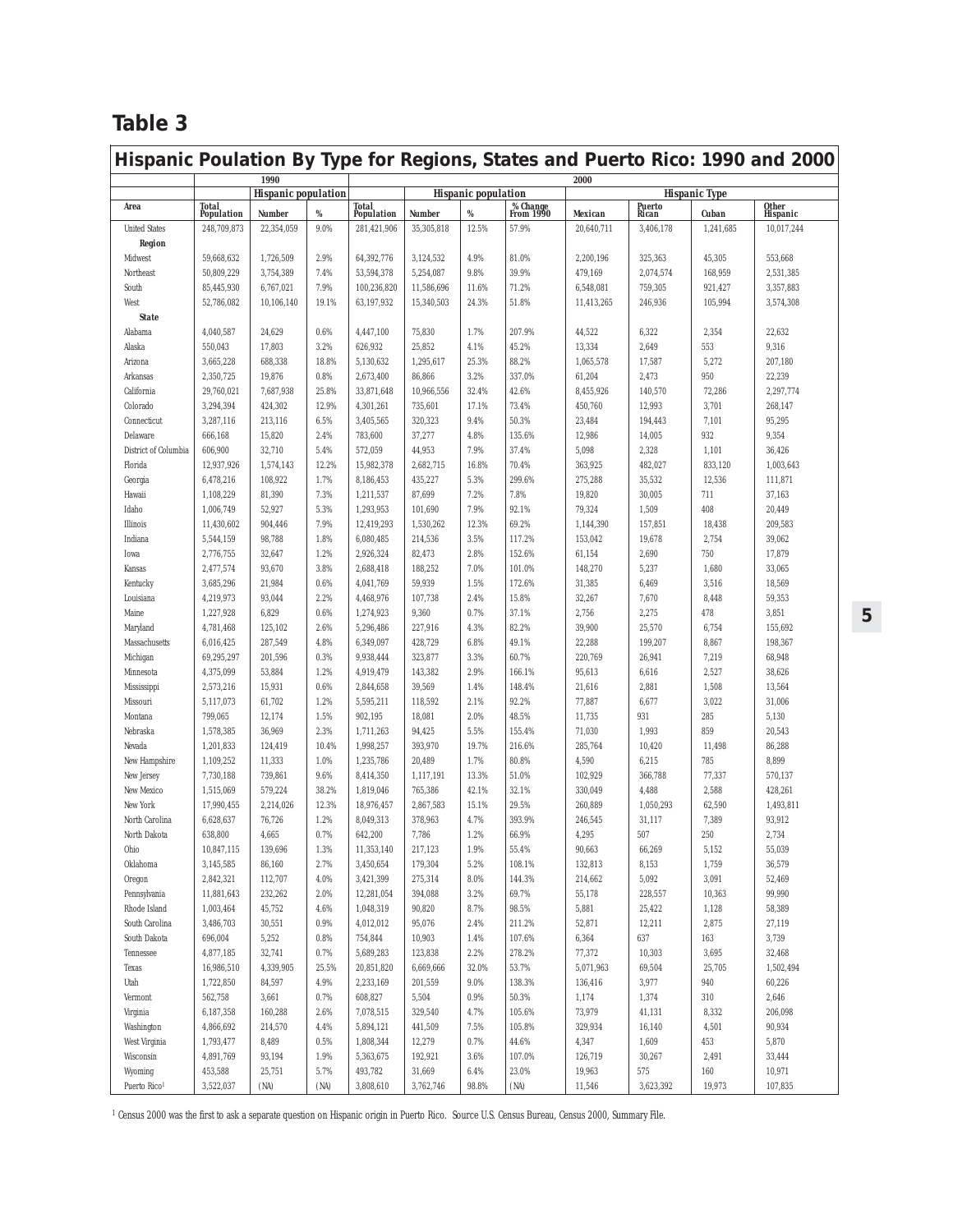Latin America and other parts of the United States. This migration was primarily due to increased employment and economic opportunities over the last several years.

Hispanics are more likely to live in larger cities than small rural areas because they prefer to live closer to economic opportunities. According to the U.S. Census Bureau, in March 2002, 91.3% of Hispanics lived in or around metropolitan areas and only 8.7% lived in rural non-metropolitan areas.<sup>1</sup>

The Hispanic population in the United States is younger than the non-Hispanic White population. One-third of Hispanics living in the U.S. are under 18 years old. Of this group, Mexicans are the youngest with 37% being younger than 18 years old.<sup>1</sup> This implies that the workforce of tomorrow will be comprised of a greater proportion of Hispanic workers.

Most Hispanic men are employed in "blue-collar" professions. According to the U.S. Census Bureau, in March 2002, 74.6% of Hispanic men were employed in farming, service and production, or as operators and laborers. However more than half (55.1%) of Hispanic women who were employed worked in "white-collar" professions - managerial, professional, technical and sales.

### **American vs. Americano**

It is important to note that though we in the United States refer to ourselves as *American*, most people from Latin America also are consider themselves to be *Americans* as well, i.e., *South American, Central American, Mexican American* etc. If, in the presence of a Latin American, a person from the U.S. refers to him/herself as *Americano*, which is the literal translation of *American*, it can be considered presumptuous. The term used in Spanish to refer to people from the United States is *estadounidense* which comes from *Estados Unidos* which means "United States". Unfortunately, *estadounidense* is a term unique to Spanish and has no direct translation into English. Some scholars writing about cultural issues, in an attempt to be politically correct, will use the term *North American* to refer to the U.S. and its

culture. But that term may also be considered presumptuous in that North America also includes Mexico, and Canada and Greenland. For lack of a more descriptive word when speaking or writing in English, I believe that the use of the term American, when referring to the culture and people of the United States, is appropriate.

# **Cultural Implications & Workplace Situations**

### **Education**

In Latin America, when someone is referred to as well-educated or *bien educado*, he/she is seldom referring to the amount of schooling someone has. Well-educated typically means that a person is well mannered and handles social situations well. Someone who is rude or crass might be referred to as *mal educado* or "ill-mannered". Education in the classroom sense is generally referred to as *enseñanza*.

According to the Census Bureau, 43% of Hispanics living in the United States have less than a high-school diploma and 27% have less than a 9th grade education.<sup>1</sup> These statistics are affected by a large percentage of foreign-born Hispanics who come from regions where educational attainment is much lower, such as the poorer regions of Mexico and Central America. In Mexico the educational structure resembles that of the U.S. in that there are 12 years of formal education before college. *Primaria*, literally translated as "primary school", is the first 6 years of education - the equivalent to elementary school in the U.S. *Secundaria* or "secondary school" is the next 3 years of schooling and is similar to middle school. Next is *Preparatoria*, or preparatory school, the final 3 years of formal education, equivalent to high school (see Table 4). $8$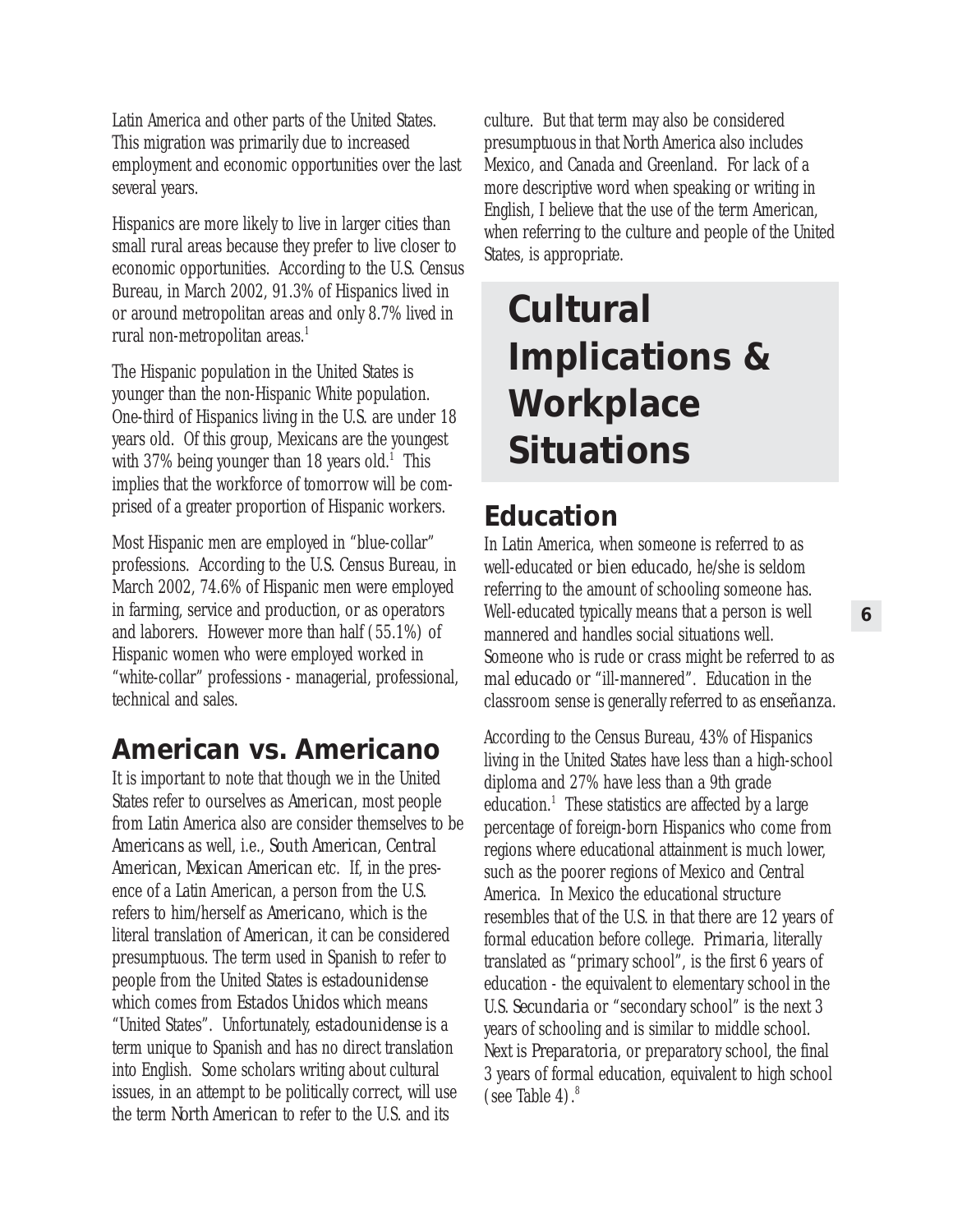#### **Table 4**

| Primaria<br>"Primary School"            | First 6 years of formal education | <b>Equivalent to</b><br><b>Elementary School</b> |
|-----------------------------------------|-----------------------------------|--------------------------------------------------|
| <b>Secundaria</b><br>"Secondary School" | Next 3 years                      | <b>Equivalent to</b><br><b>Middle School</b>     |
| Preparatoria<br>"Preparatory School"    | Final 3 years                     | <b>Equivalent to</b><br><b>High School</b>       |

Most Mexicans only have basic reading and writing skills owing to high dropout rates. Approximately 50% of Mexican children fail to complete primary school, only 40.1% ever go on to secondary school, and only  $21.3\%$  enter preparatory school.<sup>8</sup> Most of the children that drop out are from low-income families that live in the rural areas of Mexico. It is these same areas such as *Oaxaca, Guerrero*, and *Guanajuato* that produce the highest numbers of immigrants to the U.S.

Children of the upper class in all Latin American countries attend well-equipped private schools, but for the majority, schools often lack resources or there is no school at all. In Mexico, some schools in rural areas lack even the basic tools such as desks, paper and pencils. Teachers often have limited education, lack of specific training, and are overworked and underpaid. Primary school teachers are not even required to have a college degree.

In general, school in Latin America is more structured than in the U.S. Classes are taught on a more narrow scope and are generally limited to academic subjects with very few extracurricular activities. Teaching is more theory-based than hands-on with much less classroom participation from students than in the U.S.<sup>9</sup>

Employers may encounter Hispanics having difficulty when filling out job applications and employment forms. Many undereducated Hispanics, particularly those applying for jobs on the blue-collar level, are unaccustomed to filling out a lot of forms and some may not be able to read in their own language.

Employers should plan to assist them with this process by utilizing a translator or bilingual Human Resources Staff member (see *Hiring and Administration*).

Undereducated Hispanics, particularly those possessing no prior industrial experience, are more likely to be unaccustomed to following required specifications and measurements. Pinpoint accuracy may be a new concept for many Hispanics from rural areas. Even those who have had an adequate education in their own countries are unfamiliar with measurements in terms of feet and inches since the metric system is used in Latin America. Supervisors should take the time to explain to Hispanic employees why things have to be done a certain way and physically show them how to do it (see *Giving Instructions*).

### **Family**

In Latin America, the concept of family generally takes on a broader, more elaborate meaning than in the United States. For most Hispanics, family is the "center of life". It is not only a source of emotional support and pride, but the primary means of economic and social stability.

Social scientists have been particularly fascinated with the Mexican family and its ability to survive and adapt throughout times of social and economic instability.<sup>8</sup> Family members rely on each other for economic and social support. It is not uncommon for several related nuclear families to live together in a two-room house in order to save housing expense and pool their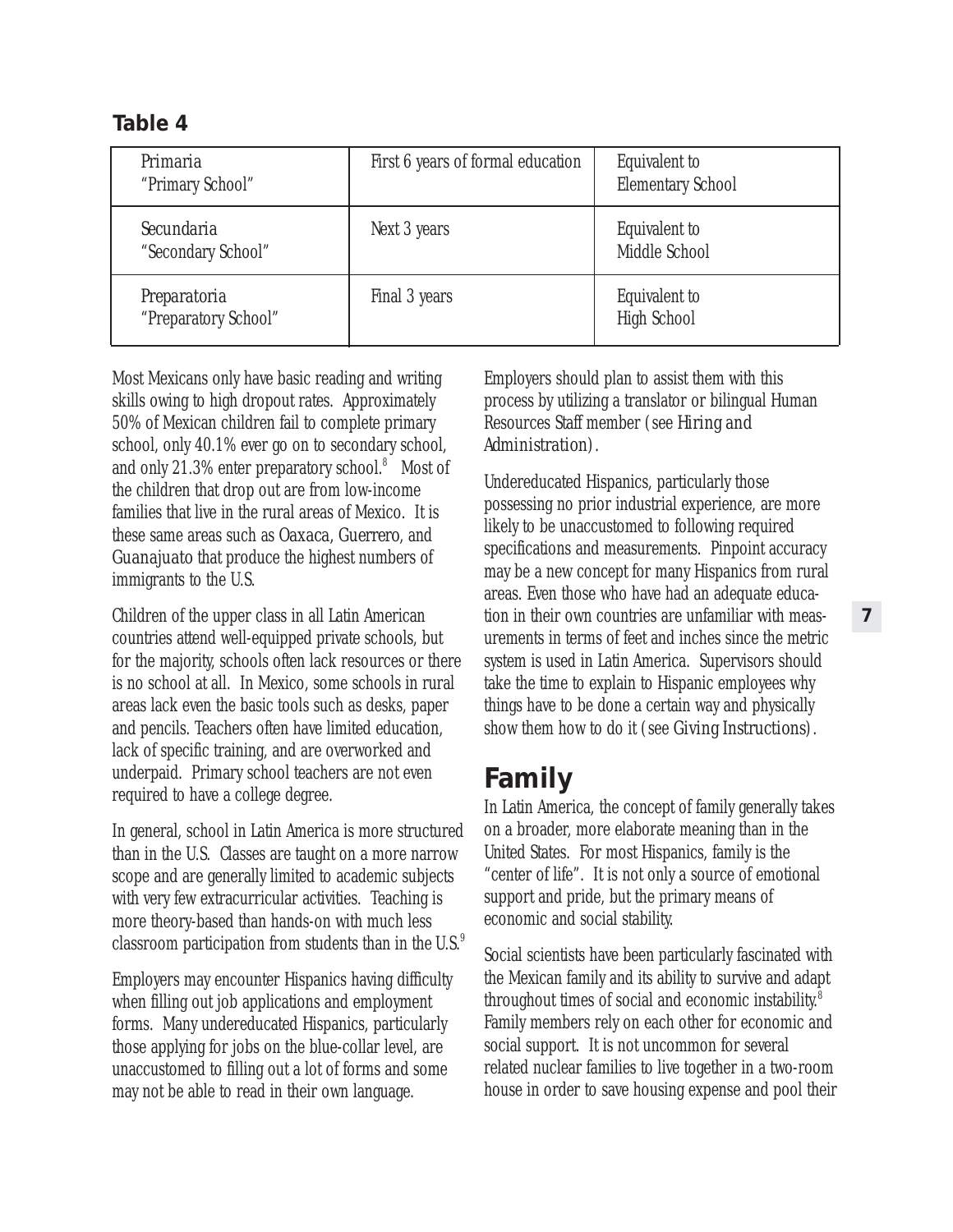incomes. In general, programs such as social welfare are completely inadequate to be of much assistance, therefore survival depends upon the maintenance of an intricate personal network which includes immediate and extended family as well as non-kin relations.<sup>8</sup>

For generations, this tradition of the extended family network has been the primary means of survival and success for the lower economic classes. Through the extended family network, resources such as food, tools, childcare, clothing and other necessary items are exchanged, as well as information, job assistance, home construction etc. In middle and upper class society, the extended family is an integral means of connection in the political and business world involving prominent families and extensive personal networks. This tradition of the extended family is certainly evident in the lives of most Hispanics living in this country, particularly in the recently arriving immigrant groups.

Economic hardship and social stratification drive family members to many extremes; one of which is to completely relocate as far as the United States. On arriving, immigrants typically join an existing extended family or social network established by family and friendship connections. In the U.S., as in many parts of Latin America, these networks or *barrios* (literally neighborhoods) are their primary means of support, helping them with a place to stay, food, clothing and information as they start out to look for work.

For Hispanics, members of the extended family network are often just as important to them as members of their nuclear family. This includes grandparents, godparents, aunts, uncles, nieces, nephews, distant cousins and good friends. Hispanics feel a strong sense of obligation to this tight-knit group of people that have provided them continuing support and are extremely dedicated to them.

For Hispanic immigrants, moving to the U.S. almost always involves leaving behind some of these key family members. For them, being separated from their family is one of the most difficult things to bear. It is for this reason that many Hispanics oblige themselves to return home periodically, particularly around the holidays, to spend time with family members whom they may not have seen in a long time and for whom they have been working hard to support. These return trips to Latin America are often difficult for employers to accommodate because Hispanic employees sometimes leave without a word and/or they are gone for a month or more at a time. Most vacation policies only cover one to two weeks and an employer can seldom afford to grant leaves of absence for such extended periods of time. It is common for employers to experience a high turnover around Christmas time.

Maloney (2001) speaking about multicultural management in the Dairy Industry has this to say on the subject:

*"Successful employers acknowledge their employees' strong family ties and desire to return home periodically. Successful employers develop staffing systems that are flexible enough to allow for employees to return home for a period of several weeks or months and then return to the job. Many [Hispanic] employees come to northeast dairy farms to earn money to support families at home and often send most of their earnings back to their family at home. These strong family ties also create a strong desire for employees to return home periodically. Managers often develop systems so that employees can have extended periods of time off and still fill the work\schedules on the farm as necessary."<sup>10</sup>*

Maloney also recommends some management strategies for dealing with this challenging staffing situation:

- Assume from the beginning that positions will have to be refilled periodically.
- Ask employees when they start work to agree to give several weeks notice before leaving employment.
- Take advantage of strong family ties and friendship networks by involving employees in finding and training their own replacement.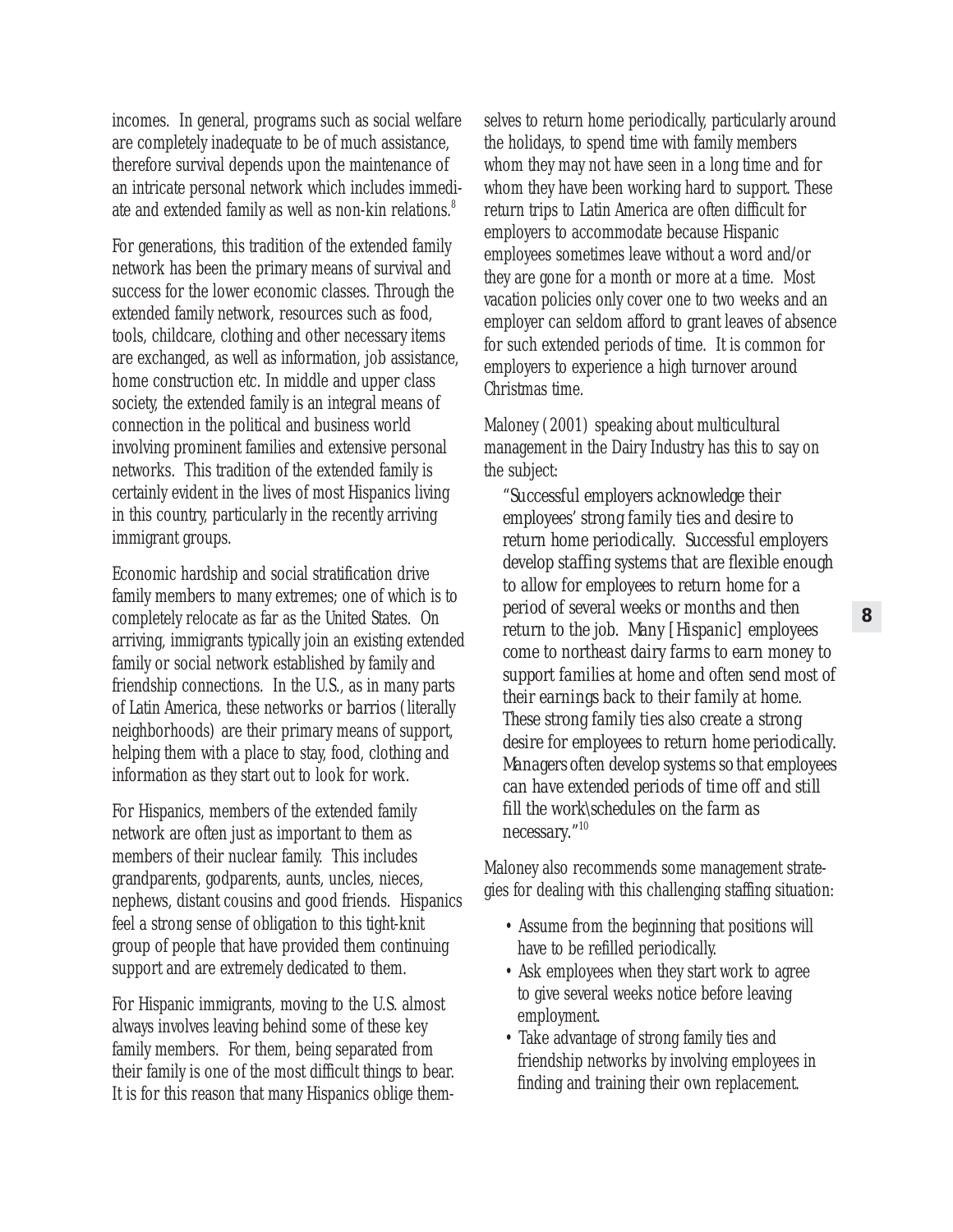- Encourage employees to return to the company upon returning from home.
- Always treat employees with respect and dignity and encourage them to become part of your team for the long term.10

Employers can also expect extended periods of absence when there is a death or emergency involving a family member living out of the country. This can be another challenge for employers, in that bereavement leave policies typically do not accommodate the deaths of those outside of an employee's immediate family such as cousins and godparents and rarely cover more than a few days. Employers wishing to retain good employees may want to consider more liberal leave policies when taking into account the needs of their immigrant workforce.

Hispanics, in general, tend to be very loyal to those whom they have grown to trust. As a supervisor/employer, if you make it a point to treat your Hispanic employees with dignity and respect, they are very likely to desire to come back and work for you again upon their return to the United States (see *Harmony & Group Loyalty and Trust*).

It is important for employers to remember that for Hispanics, family is the highest priority, everything else, including work, is secondary. Try to avoid putting your Hispanic employees in a position where they must choose between family and work. Instead, look for ways to take advantage of these strong familial tendencies as a source of motivation in the workplace. Miño (2003) suggests several ways of accomplishing this:<sup>11</sup>

• *Emphasize family in training and safety programs*. When trying to get Hispanics to follow safety procedures and use protective equipment, it is useful to remind them that they are very important to their family members. Putting pictures of family members in their work area along with messages of encouragement from them can motivate employees to work safer and remain focused doing a good job (see *Safety*).

- *Provide opportunities for employees to maintain contact with families*. Allow employees to call their families without extra expense. Giving out discount calling cards as a benefit or allowing employees to call home directly from your office is an excellent way of showing appreciation. Take the opportunity to speak directly to family members letting them know how valuable their son, daughter, father, wife, husband, etc. is to you.
- *Help employees wire money to their families*. For many Hispanic employees, sending money to family members is a high priority but can be expensive and inconvenient. Assisting in this processes makes a clear statement that you support them. You employees appreciation will be evident through their work performance and dedication.
- *Make family a part of company celebrations*. Involve family members in open-houses, banquets, and other activities. Hosting someone's family is looked on very positively in Hispanic Culture and is seen as a gesture of respect and solidarity.
- *Ask about employees' family members*. Learning the names of employees' family members and asking about them often will be well received. In Latin America discussion of family is common protocol when people greet each other (see *Mannerisms*).

Many U.S. companies tend to discourage the hiring of family members and have policies prohibiting or limiting it. In working with Hispanic immigrants, it can be a quite an asset when recruiting and getting Hispanics to take ownership in company objectives (see *Hiring and Administration*). According to Miño (2003), "When Hispanic employees work as a family unit they generally take care of your business as if it were their own. Provide opportunities for employees' family members and friends to apply for jobs with your business."<sup>11</sup>

Though Hispanic immigrants travel great distances to find work, they tend to move toward existing extended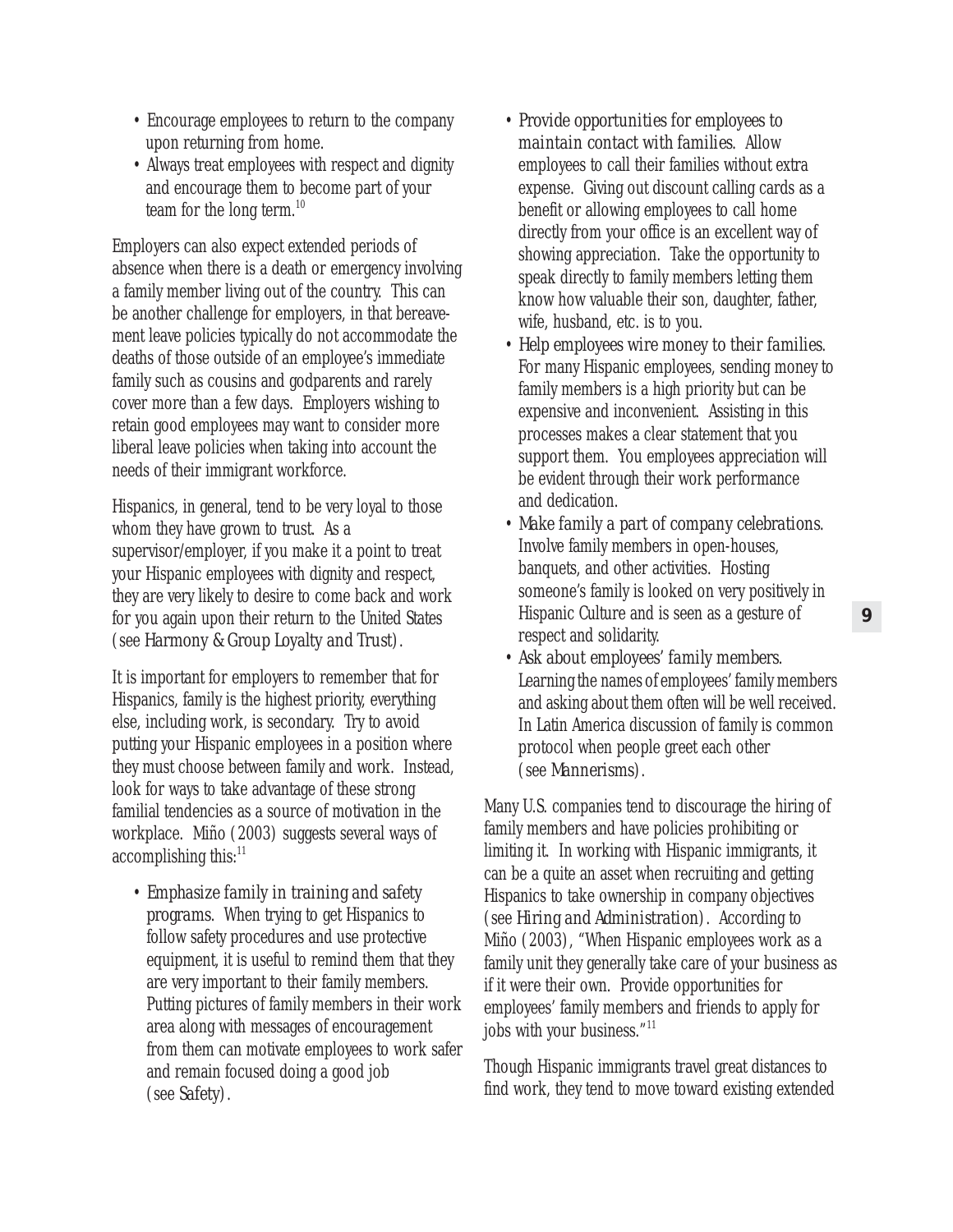family support groups. Employers who change locations may find Hispanic employees resistant or unwilling to relocate to new areas without this support group. Mendel (1980) found that non-Hispanic whites tended to migrate away from their families whereas Mexican Americans migrated toward places where they already had family.<sup>12</sup> When permanently moving their business to a new location, employers who wish to retain valuable Hispanic Employees should consider the following:

- *Is there a support network available for my employees?* Find out if there is a significant Hispanic population present at the new location and if affordable housing is available to accommodate your employees and their families. Find out if there are stores that cater to Spanishspeaking clientele. Also, religion is very important to most Hispanics. Find out if there are churches, Catholic and otherwise, that provide services in Spanish.
- *Are there resources available to help families adapt to the new area?* Find out if there are schools with bilingual assistance and ESL (English as a Second Language). Find out if there are any advocacy groups or community outreach programs that could help your employees with social services and information.
- *Can the local medical facilities accommodate your Spanish-speaking employees?* Find out if translation services are available at local clinics, doctor's offices and hospitals and what kinds of insurance and payment plans they offer. Also find out how well local law enforcement, ambulance and 911 services are prepared to assist those who speak no English.
- *How well will the community you are moving to accept the presence of people from another culture?* You may wish to contact public officials and make inquiries. It is good to get involved in the community. Speak to civic groups about your company and its goals. Groups such as the local Rotary club and the chamber of commerce can be very helpful in helping you to integrate your company and its employees into the community.

### **Gender Roles**

The Hispanic world is still a largely patriarchal, maledominated society, with both men and women adhering to very traditional gender roles. These roles are characterized by traditional behavioral ideals, which have existed since colonial times.

*Machismo*, is an internationally familiar concept referring to what is expected of a man in Latin America. Canak and Swanson (1998) describe the traditional macho man:

*Macho men are expected to demonstrate strength, aggressiveness, and fearlessness in their relationships with other men and patriarchal control over their spouses and children. Macho men have uncontrollable sexual appetites and engage in sexually aggressive relationships with their spouses as well as numerous sexual affairs. Personal and Family pride are the historical foundation of masculinity. Thus honorable men are the primary breadwinners of the family.*<sup>8</sup>

This characterization is a bit extreme, but vestiges of this behavioral ideal are still quite common throughout Latin America. The true meaning of *Machismo*, however, is described as a man's sense of duty, loyalty and honor and is a very important aspect of the Hispanic culture.

*Marianismo*, a term not as familiar or widely known as *Machismo*, is the corresponding traditional behavioral ideal for women. *Marianismo* refers to characteristics associated with the Virgin Mary such as patience, spiritual strength and moral superiority. Women in Latin America have traditionally been expected to be self-sacrificing, frugal, obedient and capable of almost infinite emotional and physical endurance.<sup>8</sup>

In the traditional Hispanic family it is the woman's responsibility to take care of the household. They are responsible for doing all the housework, taking care of the kids, cooking the meals and serving their husbands. The man's role is to make the decisions and provide for the family. Many Hispanic men do not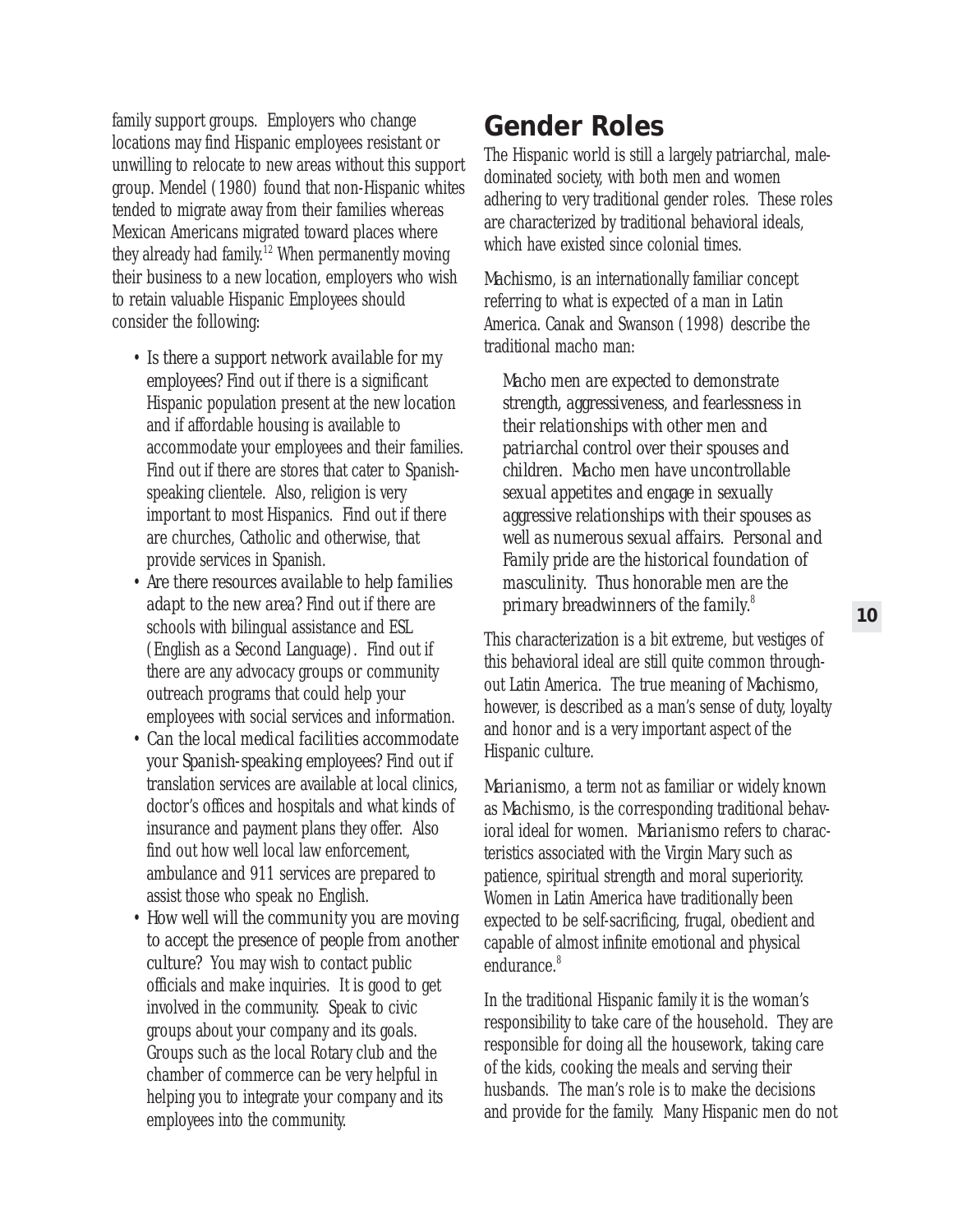allow their wives to work, thinking that it reflects badly on their ability to provide for their families.

Today, in Latin America and especially in immigrant families living in the United States, more and more Hispanic women are entering the workforce and beginning to contribute to the "family economy." In Mexico, many women work from their homes sewing garments for local factories at piece-rate wages. Others, especially in the northern border areas, work outside their homes at export zone factories called *maquila* or *maquiladora*. Women who work outside of the home, work what's called a *doble jornada* (double shift) and are still expected to maintain their household responsibilities.<sup>8</sup>

Employers in the U.S. seeking to hire Hispanic women may find their work experience outside the home very limited or non-existent. However, they may also discover, that their desire and necessity to contribute to their family's well being is unsurpassed, yielding a very dedicated employee with a strong work ethic. Keeping in mind that a Hispanic woman's primary responsibility is to care for her family, employers should be prepared for the possibility of periodic absences related to sick family members and possibly higher turnover rates than those of Hispanic men.

As a side effect of *Machismo*, Hispanic men may resent working under a female supervisor, feeling that it is inappropriate. In working alongside women, Hispanic men may engage frequently in flirtatious behavior causing problems, particularly among non-Hispanic women who are unaccustomed and intolerant to this type of behavior. In Hispanic culture, as prescribed by *Machismo*, it is common and often accepted behavior, for men to be aggressive and sexually suggestive towards woman, sometimes even touching woman inappropriately. This can be a serious problem in that U.S. Sexual harassment policies do not provide for a cross-cultural understanding.

Sexual Harassment is a concept that is generally unknown in Latin America. Employers must thoroughly educate their workforce on what specific types of behaviors can be construed as sexual harassment, why such behaviors are not allowed, and what the potential consequences are. When working with Hispanics, this type of training requires that participants understand the cultural differences, as well as the legal ones, and therefore should be performed by a capable bilingual professional.

### **The Future**

According to Maloney (2003), Latin Americans exhibit a trait known as uncertainty avoidance. Uncertainty avoidance "refers to the extent to which the members of a culture feel threatened or uncomfortable dealing with uncertain or unknown factors." Maloney states that one of the ways that societies respond to this anxiety is to embrace religion:

#### *By embracing religion, people reduce anxiety by believing "my fate is in the hands of God."13*

In Latin America, approximately 90% of the population is Roman Catholic.<sup>14</sup> The church plays a dominant role in the everyday lives of the Hispanic people, their families and their communities, giving spiritual meaning to the Hispanic culture. Hispanics, in general, tend to have a very strong faith in God and believe that God alone is in control of their destinies that whatever happens to them, good or bad, is "God's will." Even for those that are not devoutly religious, this sense of fatalism significantly influences how they view life. For this reason, Hispanic people do not typically plan very far into the future. In fact, when they do make statements about the future, they quite often end it with the adage, "*Si Dios Quiere"* - "If God wants." For example:

#### *I will come to see and see you next week... if God wants*.

Believing in the idea that the future is out of their control, Hispanics tend to place much more emphasis on the present. To a Hispanic, what is happening now, at the moment is far more important than what may happen in the future. For this reason, Hispanics do not tend make specific plans very far into the future. Instead they are more likely to have a general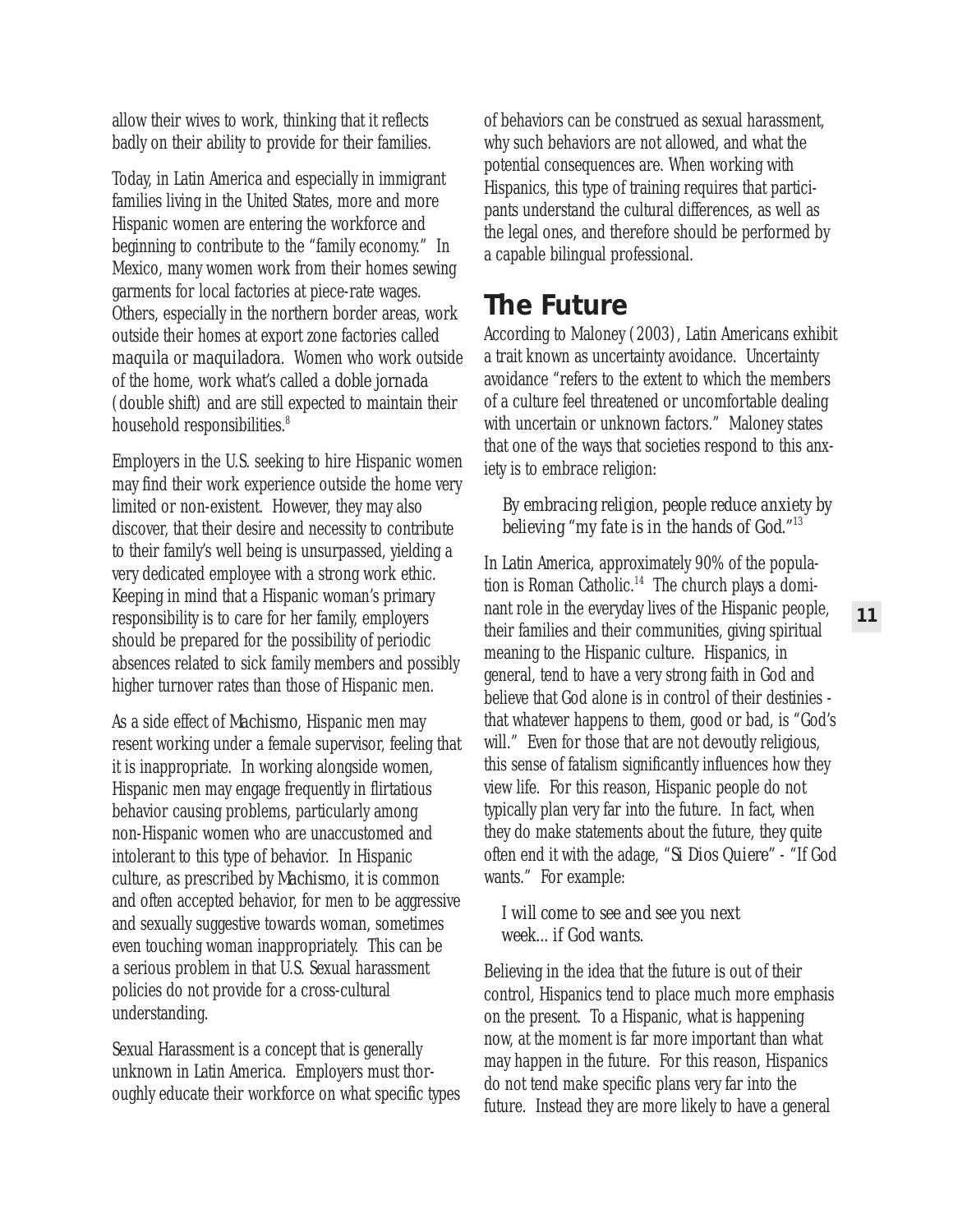idea of what they would like to accomplish or do in the future but do not tend to concern themselves with the details beyond a day-to-day basis. For instance many Hispanic immigrants come into this country with the general idea of working, making enough money, and then returning to their homelands at some point. They don't know how long they will stay, where they will work and live, or what will happen during the time they are here.

Americans, on the other hand, do not tend to be fatalistic and are taught to take control of our lives. We are in the habit of making elaborate plans for the future such as what college we will go to, how much money we plan to make, how many kids we are going to have, what age we are going to retire, etc. Our dayto-day lives seem to revolve around this philosophy. For this reason, Hispanic's lack of planning for the future can be frustrating for employers and supervisors when trying to plan ahead for things such as their department's vacation schedule.

The fatalistic perspective can also have a significant impact in the enrollment levels of Hispanics in company benefits plans. Many do not understand why they should have money taken out of their paychecks to pay health insurance premiums when they are not sick; or, put money into a retirement account that they cannot use until they are "old". Their thinking is, "I'll worry about being sick if, and when, I get sick;" or, "Why should I worry about being old? I may not live to be old!"<sup>17</sup>

Many Hispanic immigrants come from poor rural areas where access to public health care is limited or nonexistent. Canak and Swanson (1998) state that 15 million Mexicans live in areas completely lacking in health care public or private.<sup>8</sup> Further, for many people in Latin America, health insurance is an unaffordable luxury, one which they are not accustomed to having. Health care in Latin America is much less expensive in general when compared to the United States, thus many immigrants are unprepared for the high costs involved when going to the doctor or emergency room here for the first time. Employers should stress the importance of having health

insurance in this country and encourage their Hispanic employees to take advantage of company benefits.

#### **Time**

In the U.S. business world, we put a lot of pressure on ourselves to get as much work done in as little time as possible focusing on productivity and efficiency. We try to see how much we can accomplish between 8:00 am and 5:00 pm every day, often planning every hour precisely. In the Hispanic world, the concept of time is quite different. Stemming from the propensity toward *fatalism*, Hispanics tend to believe that what's happening right now, at this moment, is always of greater importance than what will happen in the future. For example: "The fact that I am not through mopping the floor takes precedence over the fact that I was supposed to meet my supervisor in his office 15 minutes ago." Hernandez (1999) has this to say about how Hispanics perceive time:

*"For the Hispanic, time is our servant, and there is always plenty of time to do things. Time should not control our lives according to this philosophy. Time stretches out into infinity, it is not chopped up into small bits that demand to be utilized to their maximum ability".*

Time is always flexible in the Hispanic world. Punctuality is not given a high degree of importance and can be virtually non-existent. When someone sets a time that they will be someplace, it simply means that the event will not begin before that time. Therefore an 8:00 am appointment might not start until 8:30 or later. Even the white-collar business world behavior is more sociable, personable and less fast moving, with meetings seldom starting exactly on time. According to an article in *The Financial Times* (March 2001), Chilean white-collar employees in the capital city of Santiago work more hours than anyone else in the world but are some of the least productive within those hours.<sup>15</sup>

One of the first things that Hispanic immigrants learn when they come to work in the U.S. is that Americans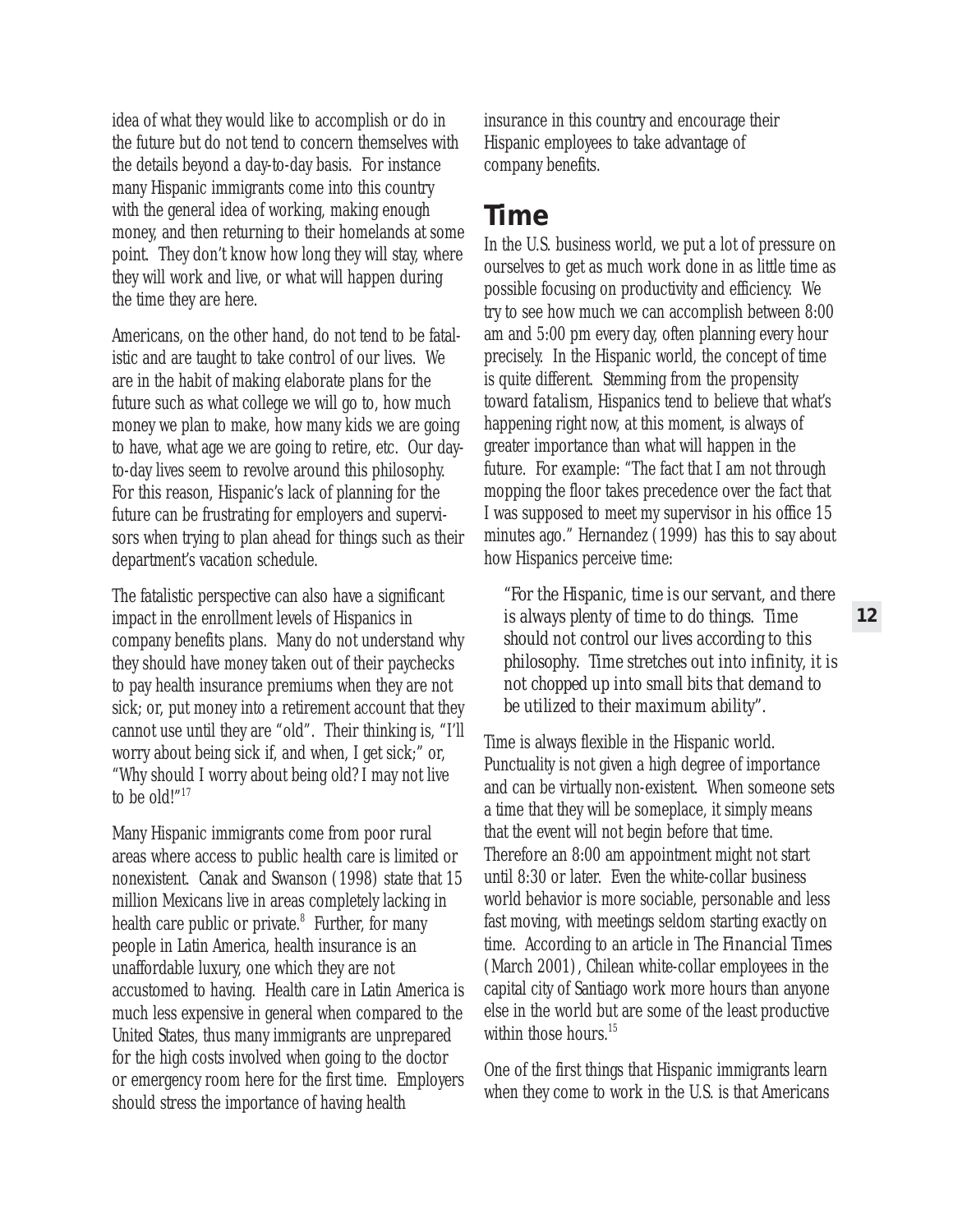take being on time very seriously, especially when work is concerned. However, employers should keep in mind that just because a Hispanic employee is late, doesn't necessarily mean that he/she is lazy or does not respect you. Employers should also remember that a deadline is not a finite timeframe for most Hispanics. Employers should take extra care in explaining the importance of deadlines and schedules and why things have to be done within certain time constraints. Once Hispanic employees understand why things happen from the big-picture perspective, they are likely to adjust their behaviors quickly.

### **Group Loyalty and Trust**

In the U.S. society, we place a lot of importance on personal accomplishment, individual achievement, and competition. Hispanics, on the other hand, put much more emphasis on group identification and loyalty, with the goals of the group or collective superceding individual goals. Hofestede (1980) describes the U.S. as an *individualist* culture whereas the cultures found in Latin America are described as *collectivist*.

*Individualism is defined as the extent to which people prefer to take care of themselves and their immediate families, remaining independent from groups and organizations. Collectivism refers to the extent to which people*

#### *from very early ages are integrated into strong cohesive, "in groups."*<sup>16</sup>

Because of these cultural distinctions, Latin Americans tend to posses markedly different values than people from the U.S. (see Table 5).

In studying work values of Navy recruits, Knouse et al (1992) concluded that Hispanics emphasize more interpersonal values such as helping and cooperation than did non-Hispanic recruits; and they prefer to conform to the group rather than stand out. He also found that Hispanics, in general, are more likely to have optimistic expectations when compared with non-Hispanics.<sup>2</sup>

Hispanics tend to see their extended family and friends as an extension of their "in-group". Group integrity is based on a concept called *confianza*, a sense of trust and respect that exists between its members. Metivier (1999) states that once you have *la confianza*, with a Hispanic person he/she is "devoutly" loyal to you.<sup>17</sup> The results of this can be seen in the social nature and cohesiveness of Hispanics within the workforce. It is important to understand, however, that trust, particularly in the Latin world is not given to just anybody - it must be earned. Americans tend to loosely use the word "friend" to describe people they interact with on a daily basis. Hispanics, in contrast tend to be very

| ЮI<br>◢<br>п |  |
|--------------|--|
|--------------|--|

| American (Individualist)<br><b>Latin American (Collectivist)</b><br>• Interests of the individual prevail over interests of<br>• Financial support of family is important                                                                                                                                                                                                                                                                                                                                                                                   | Individualist vs. Collectivist Characteristics* |                                                                       |
|-------------------------------------------------------------------------------------------------------------------------------------------------------------------------------------------------------------------------------------------------------------------------------------------------------------------------------------------------------------------------------------------------------------------------------------------------------------------------------------------------------------------------------------------------------------|-------------------------------------------------|-----------------------------------------------------------------------|
|                                                                                                                                                                                                                                                                                                                                                                                                                                                                                                                                                             |                                                 |                                                                       |
| • Children are taught to be independent<br>• Individuals tend to take care of themselves rather<br>and friends<br>• People who are not family or close friends are<br>than relying on groups<br>· Work goals include personal time, freedom<br>often mistrusted<br>and challenge<br>• Interaction at work is important and expected.<br>• Individuals see themselves as somewhat<br>• Employees tend to be dependent on the<br>independent of the organization<br>organization<br>• People are managed as individuals<br>• Relationships prevail over tasks | the group                                       | and expected<br>• Sense of belonging is intense yet limited to family |

*• Note: This table is adapted from Maloney, T. (2003) Understanding the Dimensions of Culture: Learning to Relate to the Hispanic Employees.13*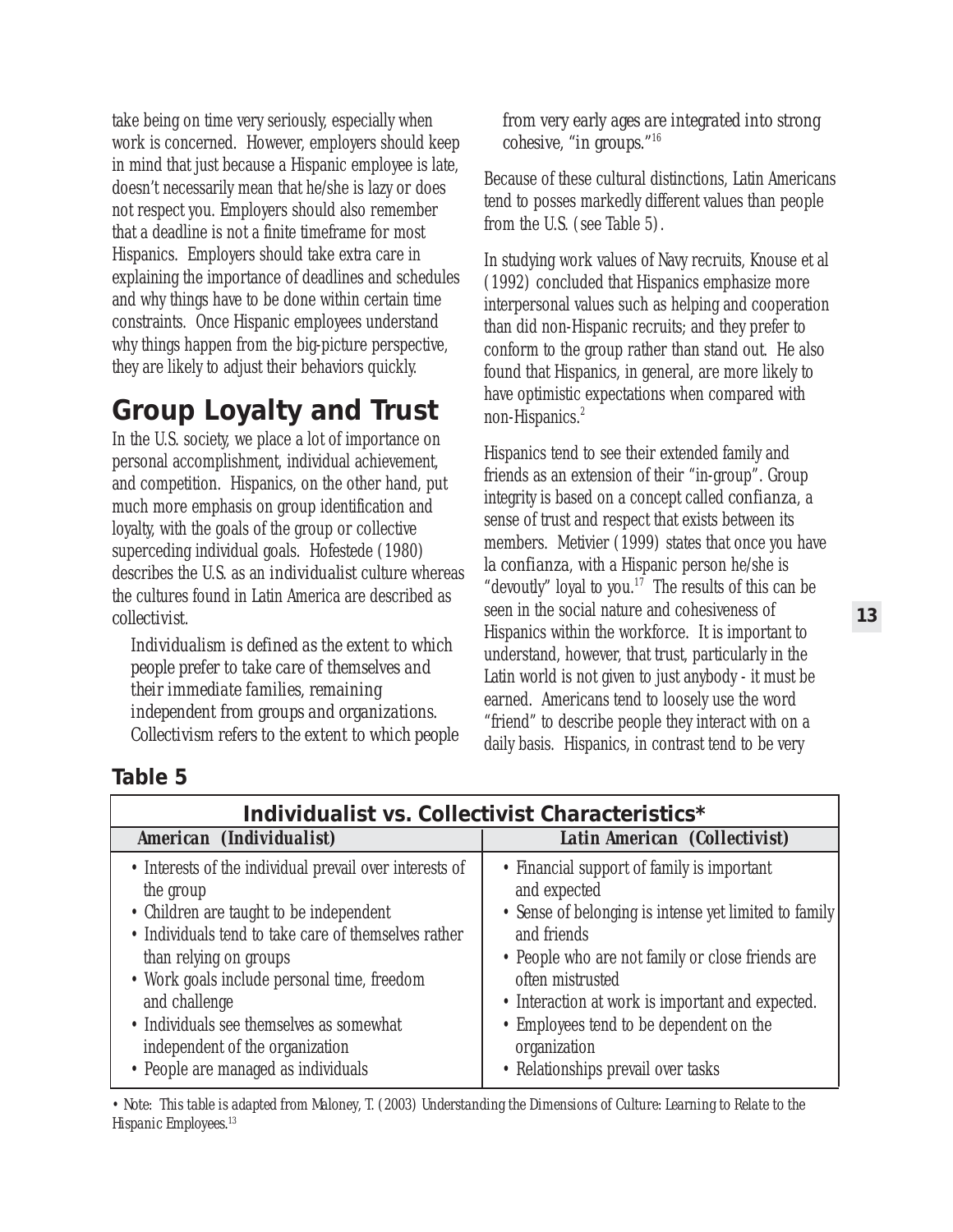selective of whom they call *amigo* or "friend". Someone they interact with at work for example may only be considered a *conocido*, literally, "someone who is known to me" - an acquaintance, and would still address that person formally (see *Importance of Respect*). Only when a person has earned their trust, can he/she be considered an *amigo* or a member of the "in-group". It is this same selectivity that dictates the group integrity.

### **Working in Teams**

Employers should keep in mind the Hispanic's collectivist tendencies when developing work teams. It is true that Hispanics tend to value working together and cooperation, but individuals arbitrarily put into a new group may not necessarily display the same cohesiveness as they do with their original "in-group". A common mistake employers make is to assume that just because a new employee speaks Spanish that he will be accepted by other Hispanic employees. Hispanics are very proud of their in-groups and very selective of whom they allow into it. People may not like each other simply because they are from different countries or even different regions within the same country. Historical rivalries, social classes and ethnic differences can divide Hispanics. For instance, a nationalistic Mexican might not relate with someone from Guatemala, or someone from a rural part of Mexico might not want to work with someone from Mexico City. Diversity among Hispanics must be taken into consideration when putting teams together.

It is also important to note that the concept of "Teamwork", as we know it in the American workplace, characterized by each team member having their own individual role and responsibility, is not as familiar in Latin America and is a concept many Hispanics are simply not used to. Hispanics in general are more accustomed to a top-down, hierarchical form of management structure rather than a self-directed team approach (see *Role of Boss & Subordinate*). Supervisors wishing to initiate self-directed work teams with unacculturated Hispanics may need to employ significant training and hands-on attention to achieve the desired result.

### **Unions**

For an employer to gain la *confianza* of a Hispanic employee it is often simply a matter of being friendly and fair, since most Hispanics have a natural sense of respect for those in a position of power (see *Importance of Respect*). However, once that trust is broken, it may never be mended. Further, once trust is lost with one person, an employer can quickly loose the trust of the entire Hispanic workgroup which can prove to be devastating to companies who are particularly dependent upon this labor force.

In July 2001, a poultry processing plant in North Carolina fired 50 Hispanic employees who had apparently been discovered to have been working without "appropriate documentation." According to a local newspaper, the employees, some of which had been working for the company for 10 years, were suddenly fired apparently without notice or having been given any opportunity to rectify their situations. As a result, 200 more Hispanic employees walked out in protest of what they perceived as "unjust" and "discriminatory" action on the part of their employer.

Though most employers are sympathetic to the plight of the Hispanic immigrant worker, preoccupation stemming from questionable legal status, and recent downward economic forecasts have caused some employers to terminate Hispanics. Other companies have been accused of exploitation of workers rights, especially in many of the more labor-intensive manufacturing industries where low wages and poor safety conditions come into play. These sentiments are sparking a resurgence in Labor Unions who see an opportunity to "rebuild membership and recover the muscle they exercised" for so many years back in the 1950s through the  $1970s$ .<sup>18</sup> Parker (2001) states that, with the unprecedented number of immigrants that have flowed into the country over the last 10 years, unions have recruited hundreds of thousands of them regardless of their legal status. In fact, evidence exists now that unions will undertake extreme measures to persuade immigrants to join them. In the fall of 2000, the Service Employees International Union came to the aid of 7 undocumented hotel cleaning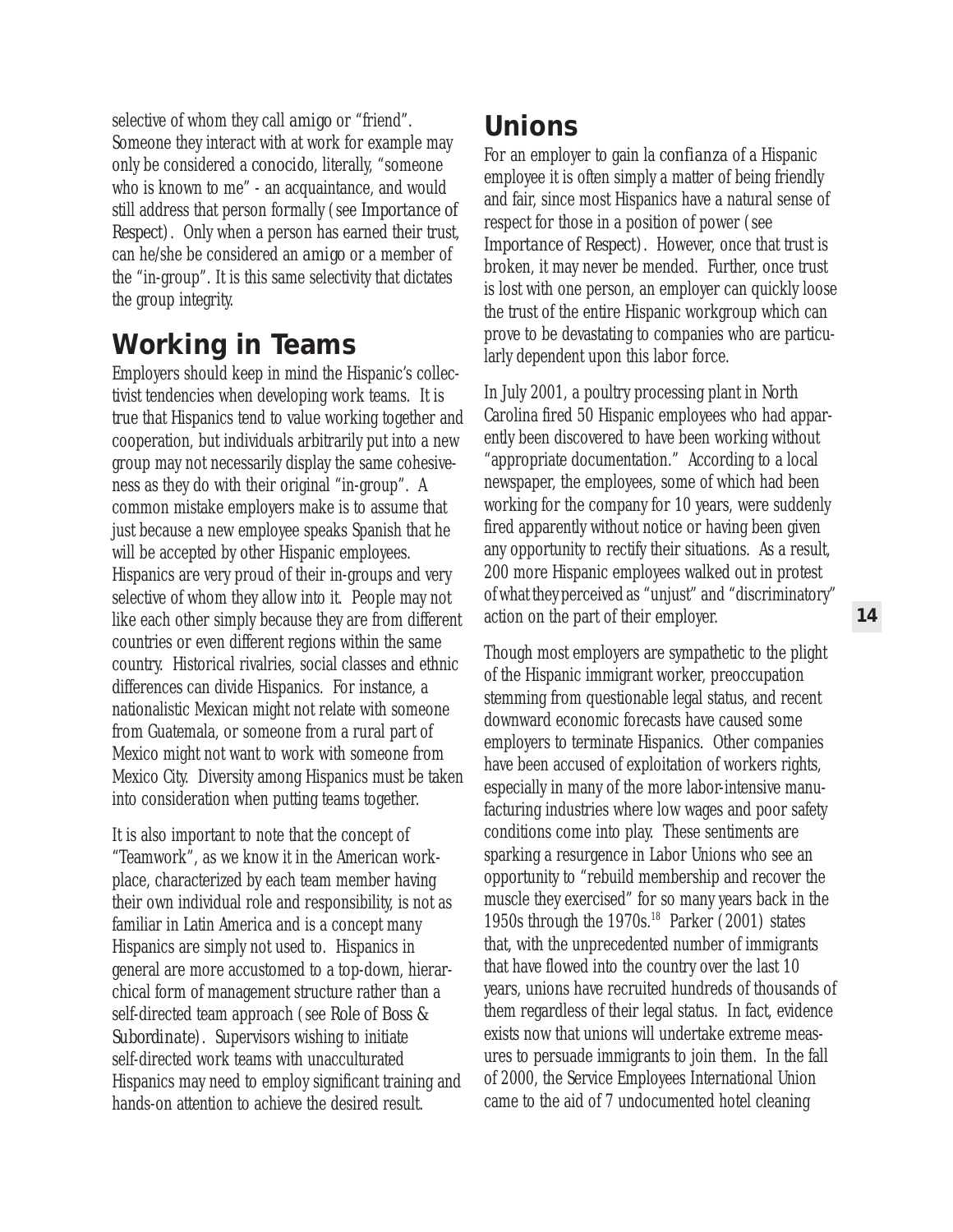staff who were fired from a Holiday Inn Express in Minneapolis after they voted to join the union. Apparently, after the election, the hotel manager called the Immigration and Naturalization Service which arrested them and threatened to deport them. The union intervened, and as a result the maids won a \$72,000 settlement and the right to remain in the country for a two-year period while they applied for legal documentation.<sup>18</sup>

Many unions have bilingual representatives and have been known to employ a number of tactics to recruit Hispanic employees:

- Going to local churches and talking to Spanishspeaking congregations
- Enlisting the support of local Hispanic leaders including clergy, government officials
- Visiting employees' homes speaking with spouses and family members
- Sending representatives undercover to be hired on as employees with the intention of spreading union propaganda internally
- Aggressively recruiting a key bilingual Hispanic employee within the company who other employees look up to and will follow; and, who could be the only communication link between management and Spanish-speaking workers.

Immigrants, especially those who may be undocumented, undereducated or unable to speak English well, are for the most part, disposed to keeping a low profile and are therefore more susceptible to exploitation. Employers must be sensitive to this fact and not take advantage of their submissiveness, for the longer they stay in this country and the more acculturated they become, the greater the likelihood that they will be more sympathetic to union influences. Employers should make an effort to educate all management so that they are aware of the unique aspects of their Hispanic employees and to be sensitive to their needs. Management must be pro-active on this front by reaching out to their employees and earning their trust, their *confianza*. For if they do not, unions will.

### **Safety**

The Hispanic view on personal safety is very much related to their predominant tendency to believe that their fate rests solely "in the hands of God" (see *The Future*). Simply put, they believe if they are destined to get hurt on the job there really is nothing they can do to change that. Further, Hispanics tend to believe that their personal safety, like their destiny, is their own affair. Thus, they may feel that it should not matter whether they choose to wear safety equipment or not. For this reason, employers may encounter resistance when trying to enforce the use of safety goggles, earplugs and other equipment. Hispanics may remove such equipment if it restricts their movement, is uncomfortable, or if it in any way interferes with their job performance. Further, most Hispanics, especially those with little work experience in the United States, are not familiar with safety standards required by OSHA and why they must be strictly followed.

Employers may find that Hispanic employees tend to not report accidents when they occur. If the accident is minor, a Hispanic employee may feel that it is unimportant and is not necessary to bother his or her supervisor. For many Hispanic employees, accidents are just a normal consequence of being at work. If an accident occurs but they can continue to work, he/she may do so without complaining. Hispanics may fear that, if they cannot perform their duties, they will be terminated. Also, Hispanics unfamiliar with benefits such as worker's compensation, might not report an accident until the injury becomes unbearable.

Another dangerous situation can occur when supervisors rely on unqualified employees as interpreters. Employees, used to only communicating with that person, may only report the accident to the interpreter who may or may not relay the message to the supervisor (see *Using an Interpreter*).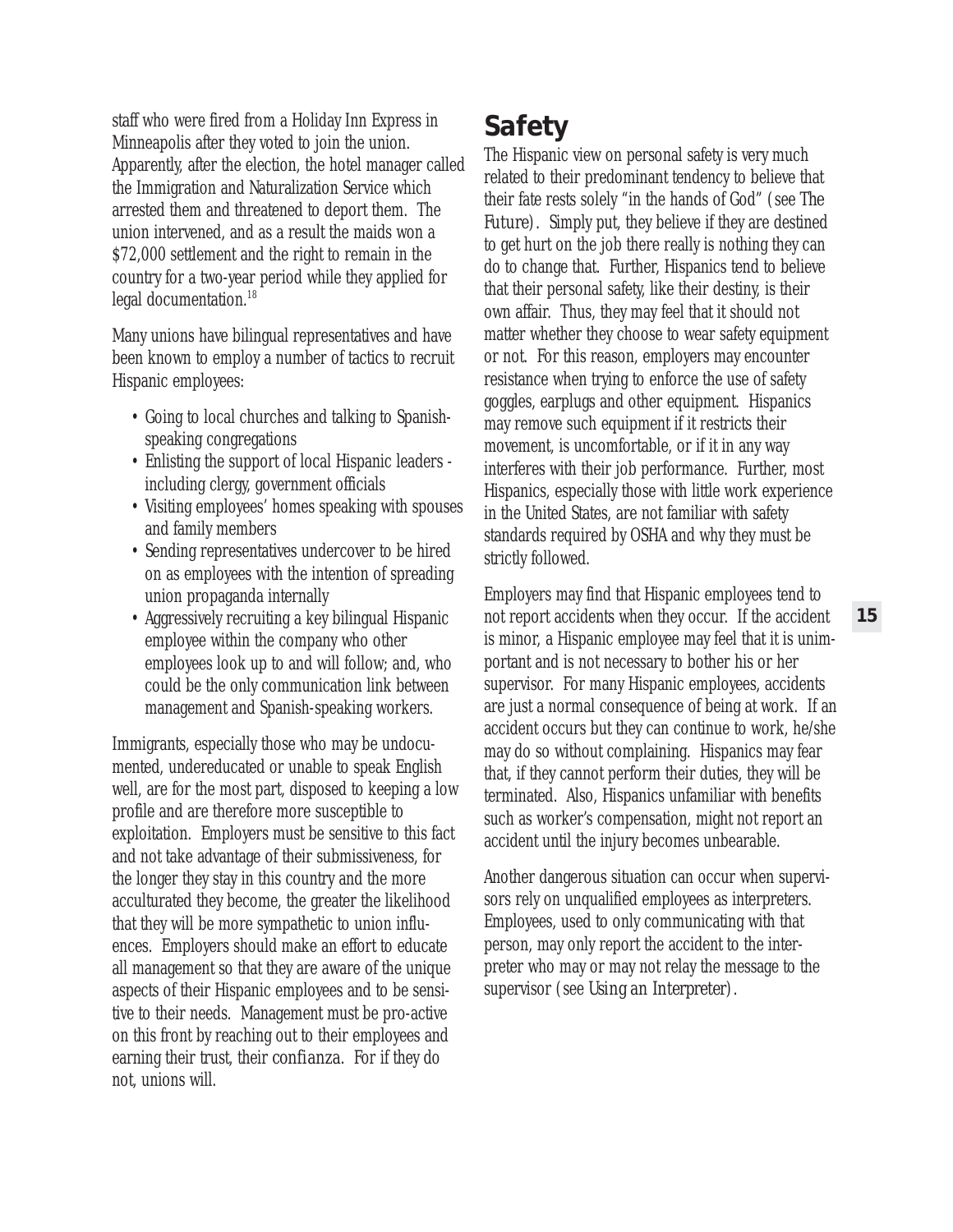Employers should emphasize to Hispanic employees the importance of safety rules (as well as workers compensation and other benefits), taking extra care to assure that they understand that their safety compliance affects more than just themselves personally. It must also be emphasized that it is their responsibility to report accidents when they occur and to the appropriate individual.

Employers should conduct safety training and orientation classes in Spanish using a Spanish-speaking trainer that has the appropriate background. Videos in Spanish are a good supplement but should not replace a live trainer who can reinforce important points, ask summary questions, and assure that the information is absorbed. Translated policies and handouts are easily signed and put aside, and are likely to go unread by the employee.

### **Role of Boss vs. Subordinate**

Throughout the Hispanic world there exists a fairly rigid socioeconomic class structure. According to Canak and Swanson (1998), Latin America has "one of the most inequitable distributions of wealth in the world system".8 The modern-day class structure is derived from a system dating back to the early colonial period when the Spanish conquistadores first began to dominate the indigenous populations. These newly conquered Amerindians became the working class labor force in the colonies. In order to reinforce and legitimize their dominance over this group, the Spanish exploited an existing Aztec custom called *compadrazgo* which required strict loyalty and obedience to those in authority.<sup>8</sup> Today this social stigma are still visible in the attitudes of many lower-class working Latin Americans who accept their position in society and give deference to those in higher classes.

This culturally-intrinsic concept, known by sociologists as power distance, can significantly affect a Hispanic employee's perceived role in an American company. In the eyes of the Hispanic employee, the supervisor has a distinct role and is separate from the workers in terms of responsibility, authority, and

social-class. In Latin America, it would be unusual for a supervisor to socialize with his/her subordinates. Furthermore, Hispanic employees will typically maintain a sense of power distance from their superiors, showing them respect and obedience.<sup>2</sup>

As a result of this attitude, American supervisors may encounter difficulty when trying to get Hispanic employees to take initiative on certain tasks. They may be so accustomed to doing exactly what they are told, that when asked to take responsibility for a project that requires a certain degree of judgment or decision-making, they may not perform to a supervisors' expectations. From the Hispanic employee's perspective, decision-making is the responsibility of the boss who then tells them what is to be done.

This can also be an obstacle when seeking to promote an otherwise outstanding worker to a leadership position. Employers should make their selections carefully when promoting Hispanics out of the "rank and file". The subordinate attitude may prove to be a formidable obstacle and may require extra training and mentoring, to establish a Hispanic person into a leadership role. In addition, employers should consider a candidate already well respected among his/her peers. Other Hispanic workers could resent someone of their own level suddenly being put into a position of power. If they perceive that this person now feels that he/she is better than they are and begins treating them differently, that new leader could lose his/her effectiveness.

### **Motivation and Rewards**

When trying to motivate your Hispanic employees, it is important to remember that Hispanics place more importance on the present than the future (see *The Future*). They are therefore more motivated by shortterm goals and incentives. LaCalle (1998) writes:

*...The U.S. tendency toward future mindedness is not shared with many other cultures whose citizens are more fatalistic and are more comfortable with "the bird in the hand" rather than hopes for future success.19*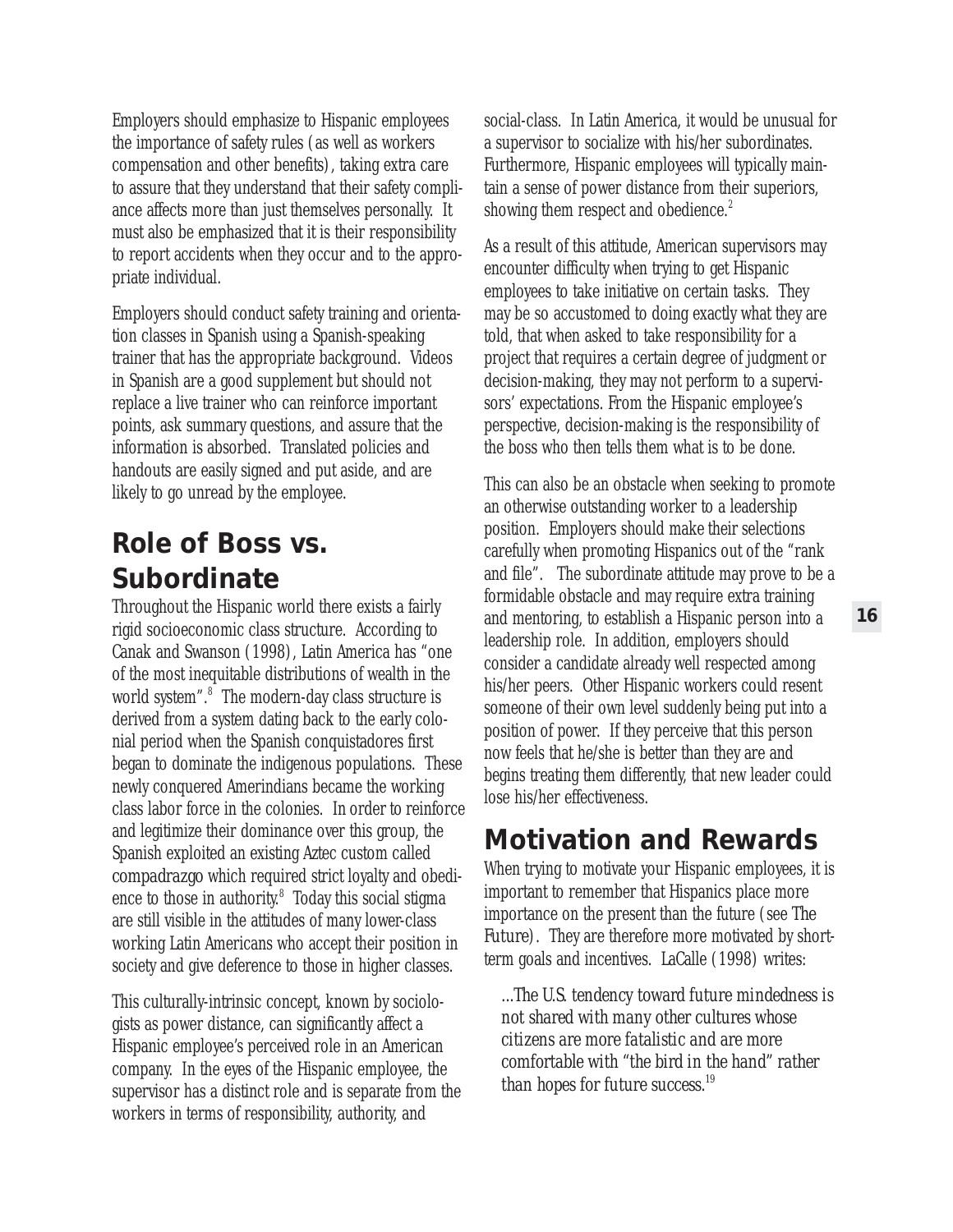In the U.S., company rewards are usually based on individual effort as Americans value individual achievement. Because of their collective nature, Hispanics may shy away from lavish praise and personal recognition because it can make them feel uncomfortable to stand out from the group (see *Group Loyalty and Trust*). For this reason competition based incentive plans that involve employees having to "out do" another are typically not very effective with Hispanic workers.

Supervisors should reward Hispanics as a group or a team for meeting short-term goals, putting more stress on the team's achievements rather than those of the individual. Rewards and incentives should be tangible things that will happen in the near future rather than far off promises. Social events and celebrations that can involve employees' families are very well received and can be an effective tool for motivation. Food, music and dancing are enjoyed by most Hispanics and are always looked forward to. Short-term financial bonuses such as gift certificates to local stores such as Wal-Mart, grocery stores, etc. are much appreciated.

Content Hispanic employees who are pleased with their supervisors are likely to show their appreciation in subtle ways. Rather than telling you directly, they may offer to help you with a personal project outside of work, bring family and friends by to meet you, or bring you a special food dish that they or their spouse has prepared. When these things begin to happen it is a good indication that you have begun to earn their trust and respect.

### **Communication**

Effective communication with employees is essential to the success of any business. When working with people from outside the U.S., there are barriers that can prevent successful communication. The most obvious one that employers of Hispanics are quick to realize is the language barrier. It's not uncommon to hear statements from supervisors such as, "If we could speak the other's language everything would be fine." What many supervisors fail to realize is that

there are many barriers to successful communication other than just the language barrier. To communicate successfully with Hispanic immigrants you must communicate cross-culturally. This involves understanding the people you are trying to communicate with, their verbal and non-verbal mannerisms, social tendencies and cultural idiosyncrasies, rather than just trying to substitute words in your language with words in another. In fact, when supervisors focus on the cultural barrier first, results from their efforts almost always come faster, putting them in a much better position of understanding their Hispanic employees while speaking little or no Spanish. Once this obstacle is crossed, the language barrier can be minimized at a significantly faster pace.

#### **Importance of Respect**

When communicating with Hispanics, it is important to understand the significance of respect. In Latin America, trust is earned, but respect should be given to everyone. LaCalle (1996) states:

*Among Hispanics, dignity and respect for the individual is inherent and not earned. For Hispanics, to be human or "ser humano" is enough to merit respect.*<sup>20</sup>

Hispanics place a great deal of importance on respect. For this reason, they always maintain a sense of formality when addressing people in a position of authority, people they don't know well, and older people. In Spanish there are two separate words for "you" - *tu* and *usted. Usted* is used to address people formally. *Tu* is used informally among friends, family, and people you know well. When getting to know a Hispanic person it is prudent to wait until he/she gives you permission before addressing them using the word *Tu*. Further, it would be inappropriate in Hispanic culture for an employee to call their supervisor or a member of management by their first name. He/she would instead use the word *Señor* or *Señora,* meaning "Sir" or "Ma'am". These titles are used alone or they can precede someone's last name thus also being used as "Mr." or "Mrs." Also, it is not uncommon for Hispanics to address people in certain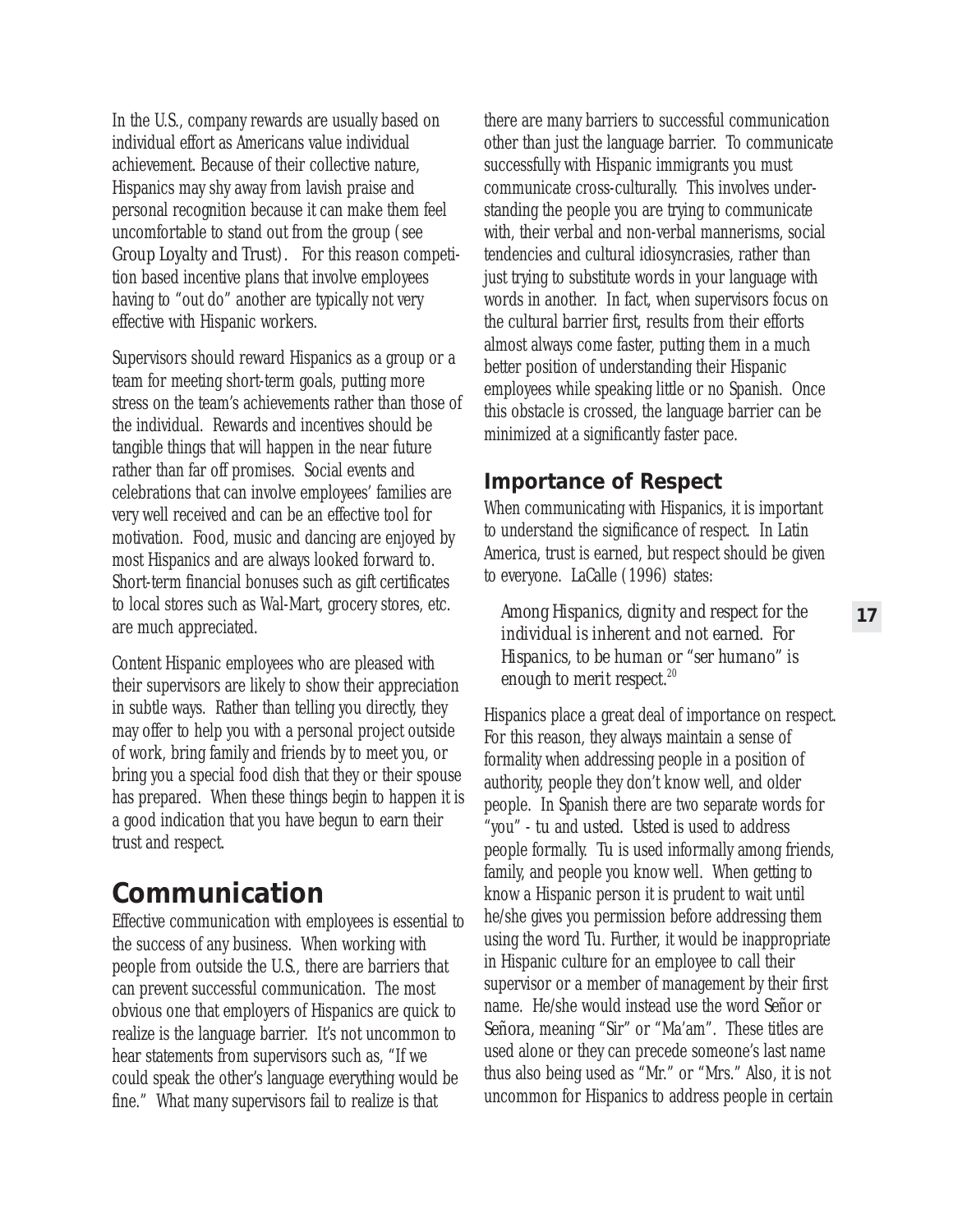professions by their title such as, *Licenciado* - for a lawyer, *Doctor* - for a doctor, and *Jefe* or *Patrón* - for a boss or supervisor. Employers should not insist on being addressed on a first name basis as this could make a Hispanic subordinate feel uncomfortable.

Another tradition of respect in Hispanic culture is the conveying of greetings. In Latin America, when someone enters the room he/she is responsible for greeting the others who are present. If a supervisor comes into the work area and immediately asks a work related question to someone he may not have talked to all day, it can be seen as a lack of respect and the employee could be offended. Though the employee will likely answer him/her; in this scenario, an American supervisor could negatively affect their relationship without even being aware of it. Supervisors should make a point to greet their Hispanic employees before getting down to business. A simple but earnest, "Hello. How are you?" will usually suffice. It would be especially respectful if you can take the time to briefly ask about their family as well. This simple gesture can make a big difference in the relationship you have with your Hispanic employees. They will respect you more because you have shown them respect as human beings. Even if you speak little or know Spanish, learning how to say "Hola. Como Estás?" can go a long way.

#### **Harmony**

An important aspect of Hispanic culture is a general tendency toward maintaining harmony in interpersonal relations. This tendency, known as *simpatía*, is characterized by a trend among Hispanics to avoid conflict, confrontation and negative situations and instead focus on positive, more agreeable behaviors and interactions.<sup>2</sup> Americans, particularly in the

workplace, tend to be more direct and straightforward in a conversation; Hispanics tend to be more passive, less confrontational and more accommodating (see Table 6).

As a result of this desire to maintain harmony, Hispanics, in a conversation, may tell you what you want to hear, exaggerating or euphemizing the truth in order to maintain good relations with you. They may make statements or promises to make the listener feel better or to avoid spoiling the moment. This can be a serious issue in the work environment when the exact facts of a situation are needed. Employers may find Hispanic employees resistant to giving them "bad news" and employers might have to "dig" a bit more to uncover the facts. Especially in situations when someone close to the employee may be involved, such as in an accident investigation or a performance appraisal, they may, out of a sense of loyalty, be a bit vague in order not to betray the *confianza* of a friend. Also out of a sense of respect, Hispanic subordinates will almost always agree with their supervisors especially in the presence of others. In Latin America, to disagree with, or openly question someone in authority would be a severe breach of etiquette and could carry negative consequences (see *Role of Boss and Subordinate*).

When questioning Hispanic employees, supervisors may find it helpful to use specific, open-ended questions whenever possible to avoid nebulous and/or exaggerated answers as well as the simple "yes" or "no" responses. For example, instead of asking:

*Was Tomás doing anything unusual?* 

The question could better be phrased:

*What exactly did you see Tomás doing at the rip saw immediately before the accident happened?*

| <b>General Communication Tendencies</b>                                   |                                                                    |
|---------------------------------------------------------------------------|--------------------------------------------------------------------|
| American                                                                  | Latin American                                                     |
| <b>Direct</b><br><b>Assertive</b><br>Straightforward<br>Deference to Self | <b>Indirect</b><br>Passive<br>Non-confrontational<br>Accommodating |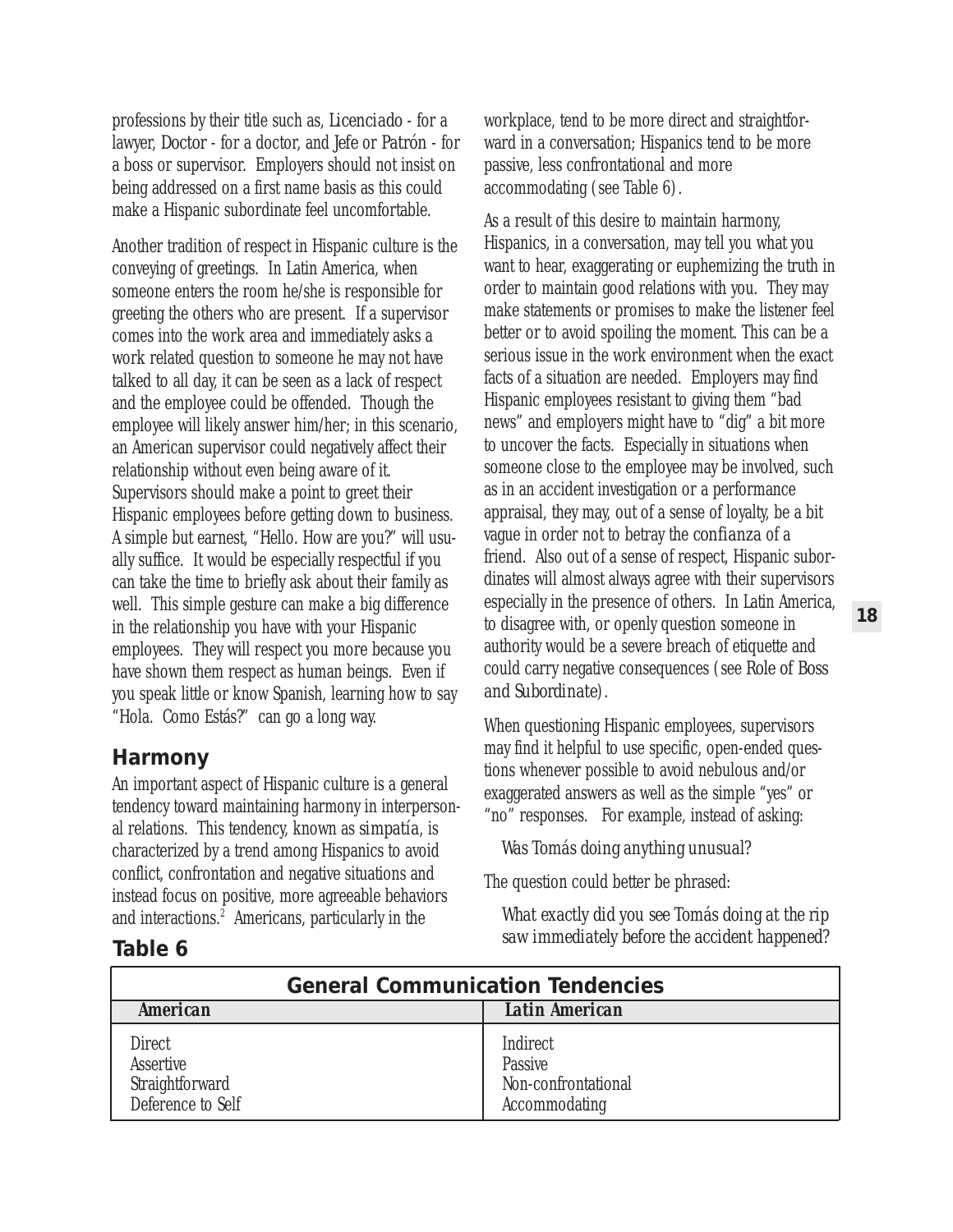#### **Mannerisms**

In Latin America, business is conducted on a more personal basis. It is quite common for a conversation at work to shift back and forth between business and personal issues. Further, it is often difficult for a Hispanic person to separate his/her personal feelings from the job they are doing. This is evident in the enthusiasm often displayed by Hispanic employees working together on the job. It is not unusual for the group to be extremely effusive and animated, sometimes speaking very loudly and excitedly. Hispanics also have a greater tendency to use a lot of gestures and to speak with their hands. This behavior can sometimes be misinterpreted by non-Hispanics as anger or aggression (especially when they are speaking in Spanish), when it is most often simply their expressive nature.

It is important to note that people from Hispanic countries do not share the same concept of personal space and distance as we do here in the U.S. During a conversation it is quite common for someone to use a gesture that may involve touching someone on the arm or the shoulder. In public places it is completely normal for people to be pressed up against one another such as on a bus or in a Taxi. In most Spanish-speaking countries it is normal for people greet members of the opposite gender with a kiss on the cheek even if meeting for the first time. Americans, unused to this type of behavior, may feel uncomfortable around Hispanics whom they perceive as invading their personal space. Hispanics, on the other hand, may interpret an American moving away from him/her as being rude, especially if they are talking to them.

Also, when conversing with a supervisor, a Hispanic subordinate may avoid making eye contact. This should not be interpreted as disinterest or defiance. In the Hispanic world, it is a sign of respect and a means of giving deference to person in a higher position of authority (see *Importance of Respect*). More direct eye contact may come later as trust develops in the relationship and Hispanic employees get used to a less-hierarchical management style (see *Role of Boss and Subordinate*).

Gestures are a normal part of everyday communication in the Hispanic culture. Gestures vary from country to country, however, and carry different meanings. Some gestures, such as snapping of fingers are generally considered rude and should not be used to direct work activities. It would be advisable for employers to be careful when using gestures while communicating with people from Hispanic countries to avoid possible misunderstandings.

#### **Giving Criticism**

Employers should consider the inextricable influence of personal feelings and emotions when giving criticism to Hispanic employees. Hispanics tend to take a lot of pride in their work, seeing it as a reflection of who they are. To the American supervisor, Hispanics may seem to be overly sensitive. However, supervisors must maintain a cross-cultural perspective and remember the high emphasis Hispanics place on respect and personal dignity. Criticism, handled the wrong way, can have undesirable results. LaCalle (1996) states:

*In the culture of the U.S., an abrasive reprimand from the boss is taken seriously, but employees are likely to look beyond the reprimand to the greater context. "Was the boss having a bad day or under unusual pressure?"...Hispanics find such behavior on the part of the manager highly unacceptable and are less forgiving of a boss who loses control and speaks disrespectfully to them. Such a reprimand is taken personally. If it occurs in the presence of a co-worker the reprimand becomes an extreme affront to the dignity of the worker.20*

As a general rule, a supervisor should never criticize a Hispanic employee in the presence of others, especially their co-workers. This could cause the employee to "lose face" in the eyes of his/her peers. The Hispanic culture is very image conscious; to lose face is seen as losing the respect of the group. Once you have caused a Hispanic to lose face, particularly a male (see *Machismo*), he will most likely lose respect for you. Criticism should be made in private,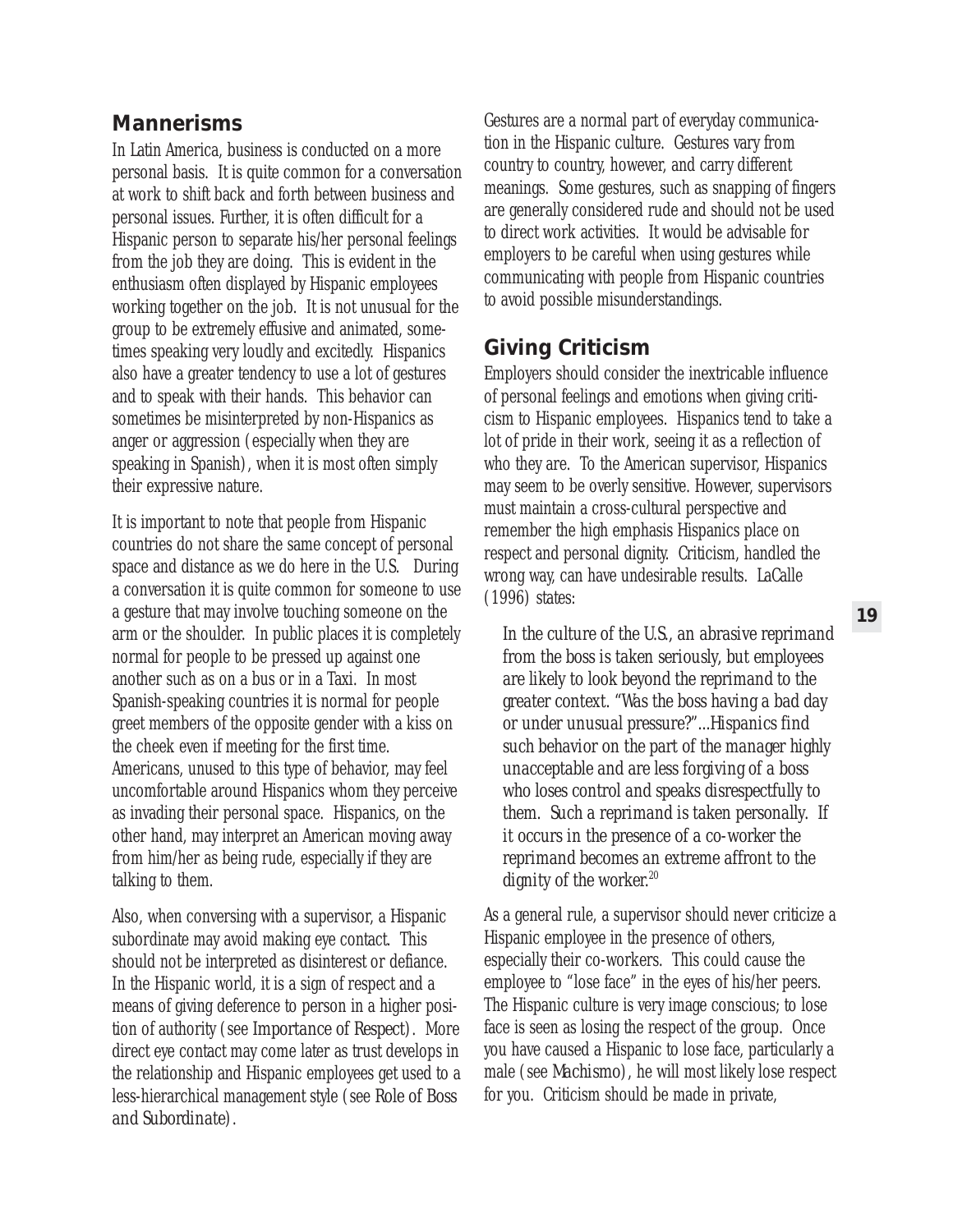one-on-one, focusing on specific behaviors and making a clear distinction between the individual as a person and his/her work.

#### **Humor**

Employers should be careful when using humor around their Hispanic employees. In a multicultural environment, humor can rarely be translated. In Hispanic culture, Humor is usually more physical or slapstick; whereas in America, humor often tends to be more intellectual than physical. Hispanics may not understand certain forms of teasing and witticisms common to American humor. Even though they are likely to laugh politely, they could easily misinterpret something and take offense by it. For example, even something as innocent as saying "he eats like a horse" can be insulting to Hispanics. For many Hispanics, being compared to an animal is very insulting.

#### **Giving Instructions**

Many Hispanic immigrants entering into the workforce today are from the poorer, more rural areas of Mexico and Central America and often are lacking in education, literacy, and formal work experience (see *Education*). For this reason, Supervisors, when directing activities and giving instructions to newlyhired Hispanic employees, need to be prepared to use a more careful and detailed approach in order to avoid certain problems.

To many Hispanics, exact precision may be an unfamiliar concept especially to those lacking formal work experience. In an industry where pinpoint accuracy and exact measurements are required, Supervisors may need to take extra time to explain why being exact is so important. Even those employees who may have had formal work experience in their native countries, are accustomed to using the metric system and are not used to thinking in terms of feet and inches (see *Education*). Supervisors and trainers may need to spend extra time explaining to them how to use certain measuring devices to ensure that they understand the required product specifications.

When given verbal instructions, Hispanic employees have a tendency to say that they understand even when they don't. This comes from the idea of "saving face" (see *Harmony*). The employee does not want you to think he/she doesn't know how to do something for fear that you might lose faith in him/her. They are likely to take the philosophy, "I will figure it out as I go along." When giving instructions to Hispanic employees, supervisors should be as specific as possible. Physically showing them how to do a task is quite often the most effective way of assuring that they understand completely and will perform the task correctly.

#### **Driving Directions**

When giving driving directions to Hispanics, employers may find the use of landmarks to be much more effective than simply giving street names and numbers. Local road signs and maps written in English, may not be much help. As with other task instructions, employers should be very specific with driving directions, using things they are familiar with as landmarks. Again, the best solution may be to have them follow the leader or supervisor to the worksite the first time, showing them exactly where to go.

#### **Bilingual Leaders**

The ideal situation is to have as much direct communication between the supervisor and the employee as possible. A fully trained, bilingual supervisor with employees reporting directly to him/her is the best scenario to have. Unfortunately, there is a shortage of individuals who posses both the bilingual skills and the relevant industry experience and knowledge that would qualify them for such a position. A good internal training program and succession plan to promote bilingual individuals into those positions is a good approach as long as the candidates possess the leadership ability and knowledge of the industry. Promoting someone for their bilingual ability alone can prove to be a costly mistake.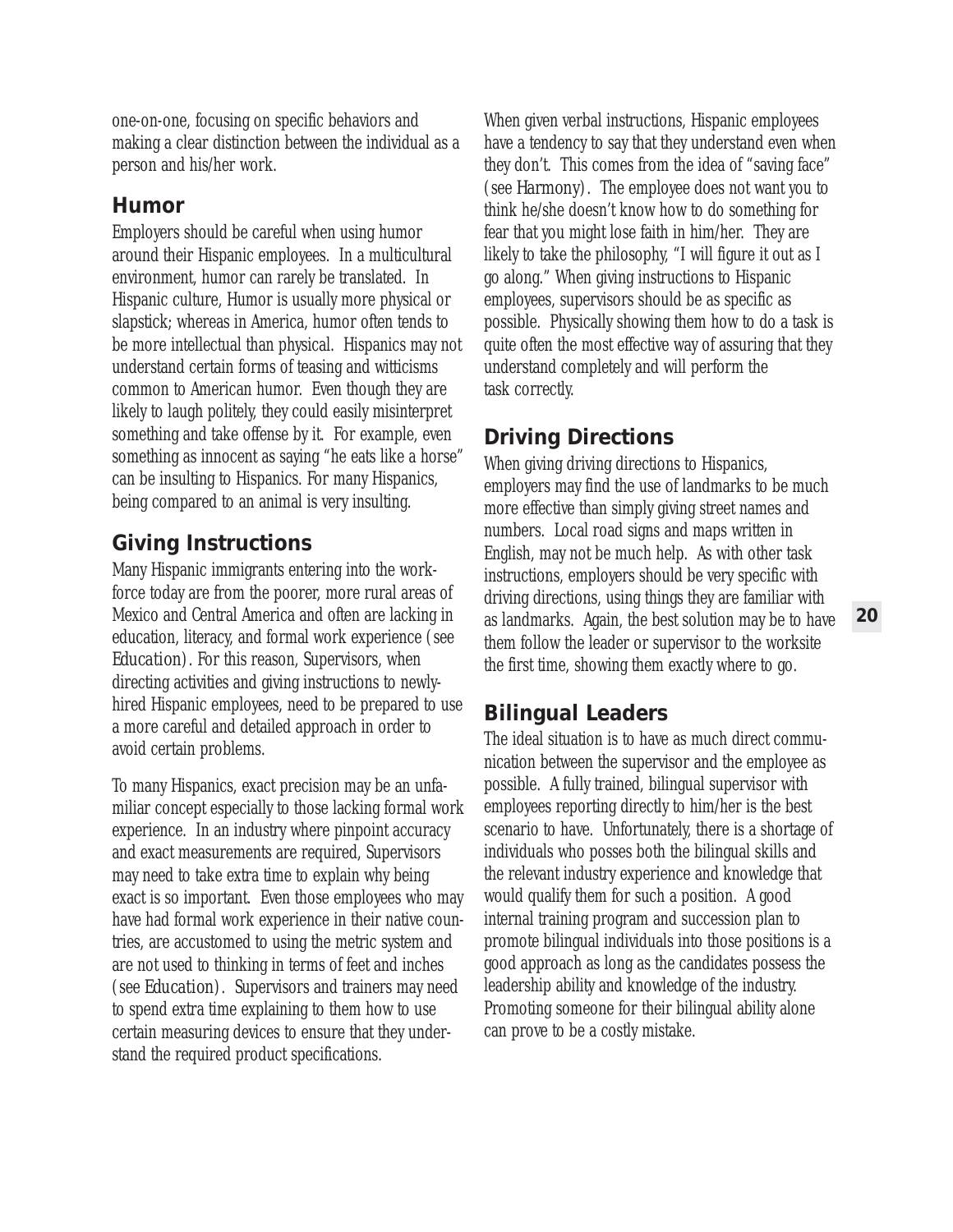Many companies promote bilingual employees to team leader or lead person positions, thus justifying their involvement in the management of that particular area or department. This can be an adequate solution provided that the employee truly understands his/her responsibility and role in the organization. However, some of the problems mentioned earlier may still exist, in that there remains a "middleman" in the communication pathway.

#### **The Language Barrier**

Teaching all supervisors to speak fluent Spanish is an often-employed tactic used by many companies. This goal is difficult to attain because, to achieve proficiency in another language, an individual must be personally motivated to do so. In reality, supervisors seldom have the time necessary, or an environment conducive to learning a new language. A more practical solution is to educate supervisors on the cultural aspects of their employees and teach them the basic Spanish vocabulary and phrases unique to working situations in their particular industry. At the same time, Spanish-speaking employees should be educated with respect to American culture and relevant language as it applies to them in their work environment - the idea being that the two cultures meet each other "halfway", thus significantly reducing the language barrier. With the focus shifted away from attaining fluency and narrowed to a more useful and relevant training program, dollars otherwise spent would go much further, yielding an obvious, immediate, and more measurable return on investment.

This type of approach should not be seen as a substitute for having qualified, fully bilingual staff members. It does, however, create a more comfortable working environment, increasing direct communication between supervisors and employees, making them less dependent on interpreters for the day-to-day business routine. Within this environment, fully bilingual staff members would be best utilized in neutral, flexible roles such as training and human resources, where they would not have a direct reporting relationship with employees, but would maintain a position of authority and serve as an intermediary.

#### **Supervisors Learning Spanish**

Supervisors should always be encouraged to learn as much Spanish as possible. Taking away the pressure of requiring them to become fluent or speak perfectly and educating them about the Hispanic culture can have a motivating effect on supervisors. For supervisors who are motivated to learn Spanish there are a number of resources available:

- *Language Tapes* Tapes are available for beginning levels, all the way to more advanced students, and are a convenient way for supervisors to listen and learn "on the go" and at their own pace. They feature native speakers and emphasize listening and repetition of phrases. Lesson books usually accompany these tape sets and provide a good framework for supervisors who are dedicated to learning the language. These Spanish language tapes are usually available at your local library.
- *Computer Programs* Software programs are an excellent and inexpensive way for supervisors to learn and practice Spanish. Like tapes, they allow students to learn at their own pace but in an enhanced environment. Typically, students can listen to words and phrases spoken by a native speaker as they appear on the screen while the computer records and analyses their pronunciation. Also, there are typically a multitude of interactive lessons, exercises, and quizzes to help build vocabulary and fluency.
- *Spanish Classes* Spanish classes, lead by a competent professional instructor, provide an interactive environment where the student can ask questions and receive individual help. Many local community colleges offer affordable courses designed for working individuals. Regular attendance is essential to the learning process, however, and supervisors may have difficulty attending classes several times a week while managing work and family. Also, community college courses are usually heavily focused on grammar and general vocabulary instead focusing on industry-specific phrases and terminology that are more essential to the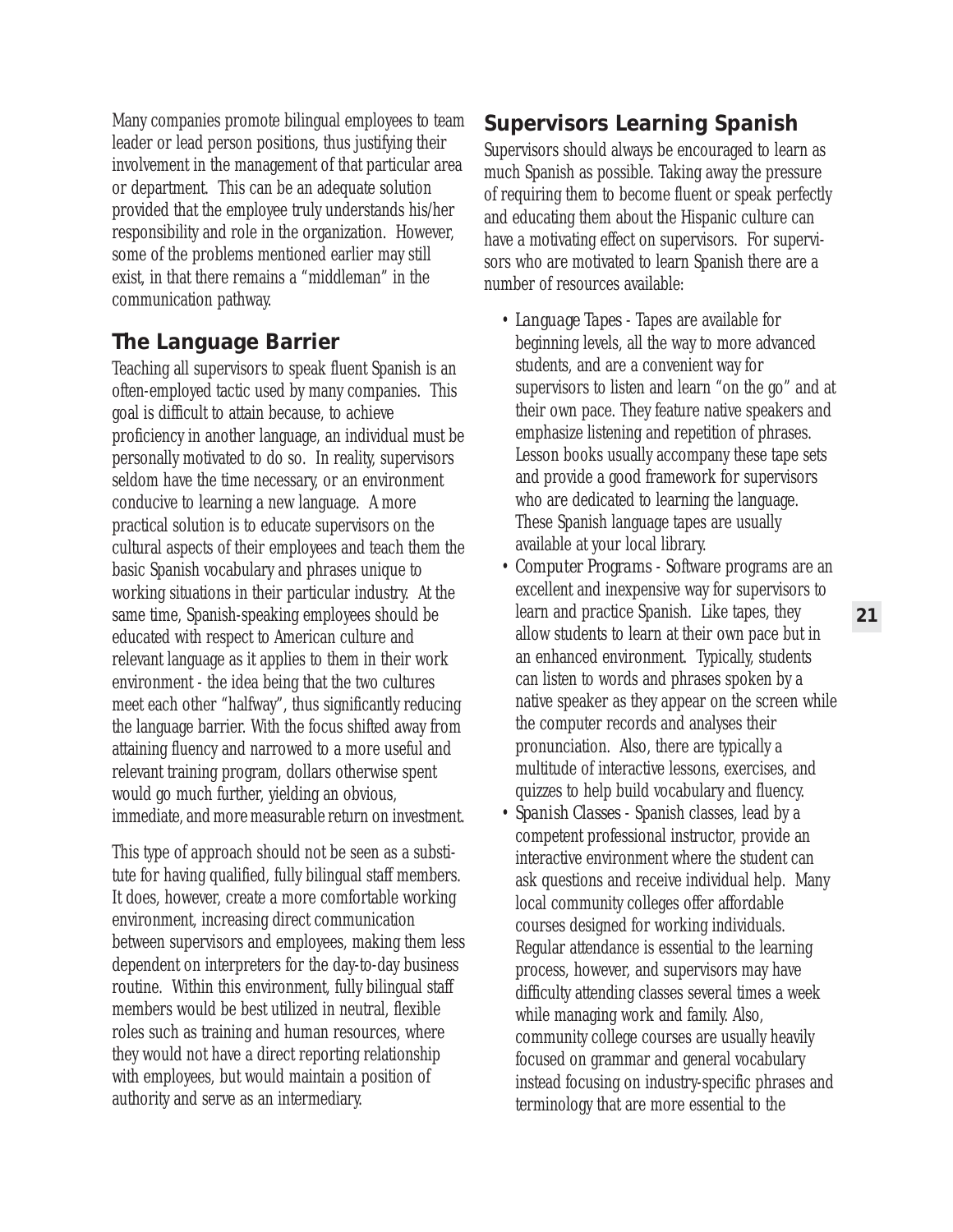supervisor. Spanish classes are best taught onsite, at your facility, by a private instructor who can tailor the material and class schedule to meet the specific needs of your supervisors. Ideally, the instructor you choose should be a native speaker of the language and familiar with your particular industry.

• *Immersion Courses* - The fastest and most effective way to learn Spanish is for students to completely immerse themselves in the language and culture of a Spanish-speaking country. Various language institutes, such as Berlitz, offer immersion courses to various parts of the Spanish-speaking world. These courses are expensive and require the supervisor to be away from work for a considerable amount of time (typically 4 to 6 weeks), but are very successful and highly motivating for participants. A supervisor, who speaks little or no Spanish, can return from this experience at a conversational level and with an enhanced knowledge of Hispanic culture and customs.

The single most important element in learning any language is interaction with native speakers. Supervisors must practice speaking Spanish with their Hispanic employees regardless of the method by which they are studying. No mater what their level of fluency, supervisors should be extroverted with their Hispanic employees, asking them how to say things and to correct their mistakes. This kind of interaction is invaluable in the learning process and will foster trust and positive relations with your Spanish-speaking employees.

#### **Employees Learning English**

The primary responsibility of overcoming the "language barrier" should lie with the management. Supervisors should set the example by making a concerted effort to learn Spanish. As these efforts are recognized, Spanish-speaking employees will naturally feel more motivated to learn or improve upon their English. Also, according to Smith & Ramos (2001), some employees who already speak some English will

be more inclined to use it as they see the "employee/supervisor relationship" improve.

*Employees, in general, often feel a certain amount of apprehension when talking to their supervisor. When the language barrier is added to the relationship, the employees feel even more apprehension. Typically, the Hispanic workers tend to shy away from speaking English to their supervisors, including those who are capable of speaking a basic level of English, because they don't want to look uneducated in front of "the Boss."* <sup>21</sup>

Economic incentives are a good way to motivate Hispanic employees to attend classes and improve their English. If they see that they can earn more money by speaking English better, they are likely to make an effort to learn (see *Motivation*).

English as a second language (ESL) classes can be very beneficial in improving the English skills of motivated Hispanics. ESL should be taught by a qualified instructor who is familiar with your industry and its terminology. The classes should be scheduled at a time that is convenient for you and your employees. You may experience difficulty getting Hispanic employees to attend if, at the end of their shift, they must choose the classroom over spending time with their families. Also, finding childcare can be another obstacle. In order to solve this problem, employers should invite employee's families to attend the classes with them. Offer childcare for younger children while Spouses and older children can attend the class. Making this a family activity will be seen as an added company benefit because you are offering to help their families. As an employer it is an excellent way of showing appreciation (see *Family*).

As Hispanics efforts to learn English become evident, supervisors should continuously encourage them. Be patient with them and offer to help them learn important new words and phrases as situations arise at work. Enjoy learning each other's language together.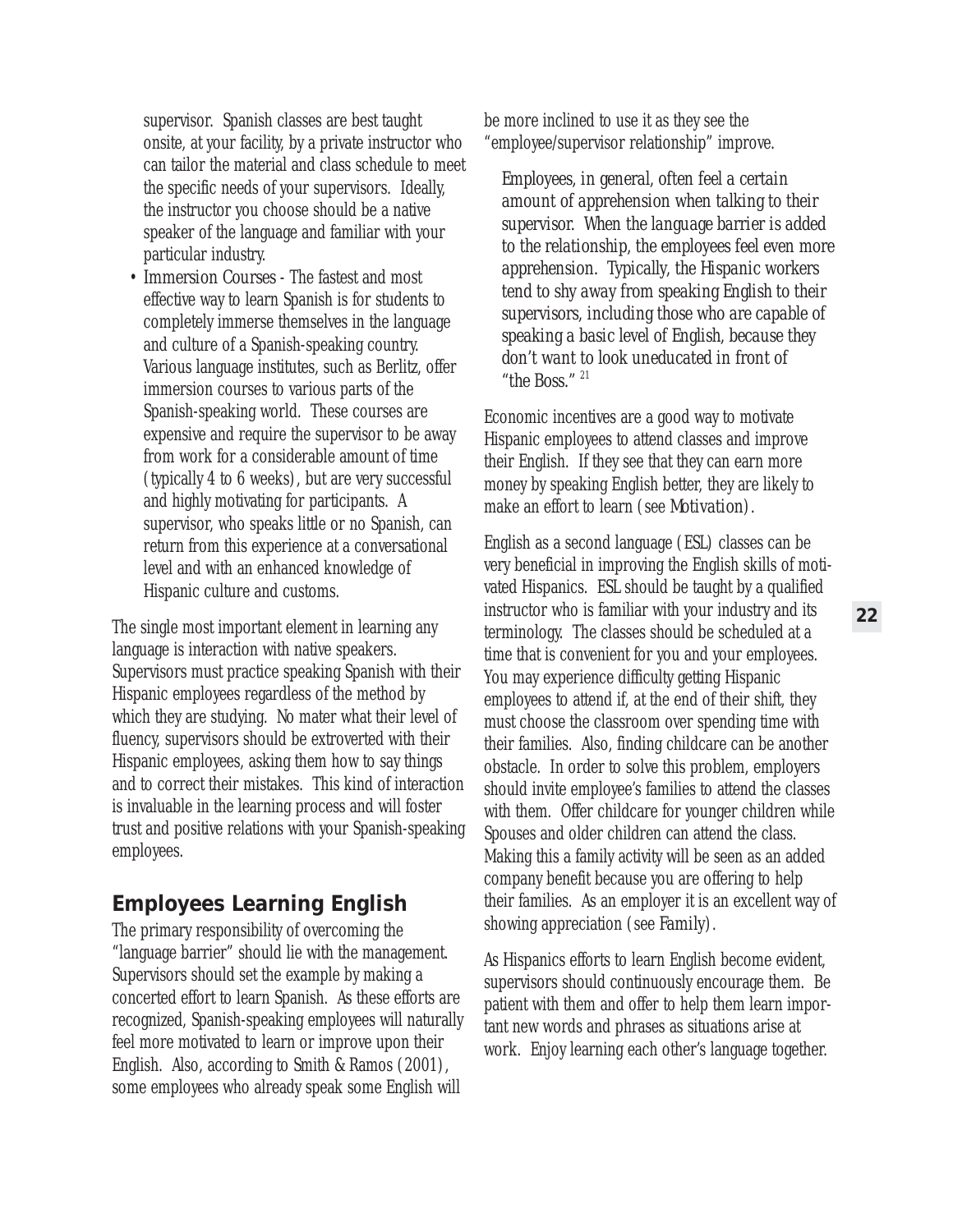#### **Using an Interpreter**

Employers should use caution when selecting or using an interpreter to communicate with their non-English speaking employees. Interpretation and translation are more than just substituting words in one language for words in the other. It involves an understanding of the cultural intricacies of both languages. It should be noted that translation is the process of converting written words from one language to another. Interpretation is the conversion of spoken words into another language.

Ideally the interpreter or translator you hire should not only be completely fluent in both languages but also be familiar with the local derivations of certain Spanish words and phrases from the individual counties represented in your workforce. Though Spanish is one language and is not divided into dialects such as Mandarin and Cantonese, regional differences in words, expressions and pronunciation do exist much like the differences in American, British, and Australian English. Misunderstandings can and do occur between Spanish speakers from Mexico and Spain, particularly when slang terms and expressions are used. For this reason, make sure that the translators or interpreters you hire can compensate effectively for this.

Employers should try to avoid, if at all possible, using a co-worker to interpret for another employee of the same level. This can create the following problems:

- *Conveying information inaccurately.* If the person is not qualified to be an interpreter and lacks sufficient fluency in one language or the other, you can never be assured that that person is conveying accurately what you are trying to communicate. A misunderstanding of even a small detail can cause more problems than you are trying to fix.
- *The employee being communicated to may feel uncomfortable.* If you are counseling an employee about a personal situation or giving criticism, that employee may feel uncomfortable or embarrassed discussing it in front of a co-worker. They could become reticent and respond to your questions with submissive "Yes, Sir" and "No, Sir" answers, thus significantly limiting two-way communication.
- *The employee interpreting may feel uncomfortable finding him/herself under pressure or in a compromising situation that they would rather not be involved in*. Even though they are officially just interpreting, they can suddenly become involved when, for

#### **Table 7**

| Guidelines when working with an interpreter*                                                                                                                                                                                                                                                                                                                                                                                                                               |
|----------------------------------------------------------------------------------------------------------------------------------------------------------------------------------------------------------------------------------------------------------------------------------------------------------------------------------------------------------------------------------------------------------------------------------------------------------------------------|
| <b>For the Supervisor</b>                                                                                                                                                                                                                                                                                                                                                                                                                                                  |
| 1. Speak clearly and use short simple sentences.<br>2. Look at and speak directly to your employee rather than the interpreter.<br>3. Listen carefully to the employee and watch them for non-verbal cues.<br>4. Be careful when using technical terminology and be sure that the interpreter and employee<br>correctly understand you.<br>5. Use clarification questions such as "Did I understand you correctly" and "Tell me more about" to<br>avoid misinterpretation. |
| <b>For the Interpreter</b>                                                                                                                                                                                                                                                                                                                                                                                                                                                 |
| 1. Avoid inserting or omitting information.<br>2. Use the supervisors and employees own words whenever possible.<br>3. Have the Hispanic workers repeat important instructions or other aspects of the conversation to check<br>that they thoroughly understand.                                                                                                                                                                                                           |

\* Note: This table is adapted from Smith and Ramos (2001) Communicating with Hispanic Workers 21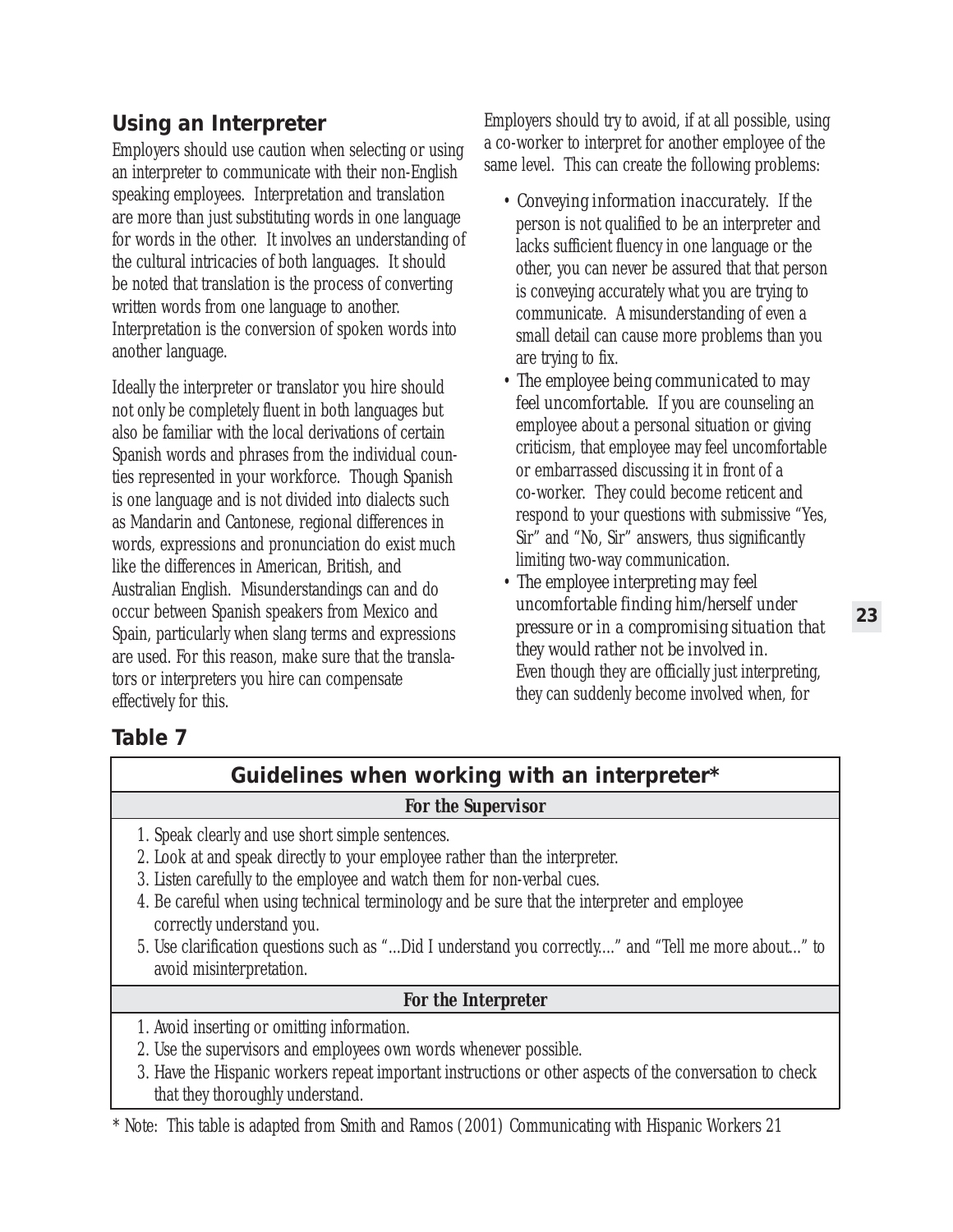example, their co-worker suddenly accuses them of not telling his/her superior what really happened; or, of withholding information from them. This can create tension among employees, especially those working closely together.

• *Employee interpreter feels a position of power*. Often the interpreter is perceived as being in a position of power in the eyes of the employee for whom he/she is interpreting. The employee may start to consciously or subconsciously think of this person as their supervisor. The interpreter may also start to think of his/herself as a leader, a position that he/she may not be qualified for, and thus start to meddle in matters that are not his/her responsibility. Consequently, the employer may find that employees are going to that person for direction, information, and even to report accidents. This is a dangerous situation, in that it could, in effect, sever communication between the supervisor and the workforce.

Employers should also use caution when using computer translation programs. These programs are useful in helping in the translation process but only translate literally. They attempt to discern the context of what you are attempting to translate but often fail. Since words have multiple meanings depending on the context used, all computer generated translations should first be reviewed by a native speaker for accuracy before put into use. Relying on computer programs exclusively can cause confusion and misunderstandings.

#### **Written Materials**

The translation of written materials into Spanish is a very important step to effectively communicate important policies and procedures to Hispanics. Translating employee handbooks, signs, training materials, employment forms, etc. should be done to ensure Spanish-speaking employees are well informed. However, care should be taken in how these items are translated.

The education level of many Hispanic immigrants from poorer countries may not be very high (see

*Education*). Some may not be able to read very well and others not at all. When presented with a lot of written material, Hispanics are likely to say they understand, even if they don't, to avoid personal embarrassment (see *Giving instructions*).

Materials should be translated into simple Spanish using smaller, less technical words that are understood by the multiple nationalities represented in your workforce. These materials should then be presented to Spanish-speakers in groups. This will allow the more educated employees to assist those who are having difficulties without drawing extra attention to them.

# **Hiring and Administration**

Employers who habitually hire Hispanics can expect to encounter some challenges in the administration process as well. These challenges can be prepared for adequately by becoming familiar with Hispanic culture and mannerisms. Employers may find it necessary to have a fully bilingual professional to assist with the hiring processes. Whether he/she is interpreting or conducting the interviews themselves, this person should be trained in the Human Resources function to assure that they understand the important aspects of the hiring and the administrative processes.

### **Recruitment**

Employers seeking to fill hourly workforce positions, particularly in the southern and western metropolitan areas of the U.S., can usually find high numbers of Hispanic applicants willing and ready. According to the Census Bureau, a higher percentage of Hispanics seek jobs as production workers, service workers, operators, and laborers, than any other group. $22$ Like most other information within the Hispanic community, job openings are best disseminated by word of mouth. Due to their collective nature,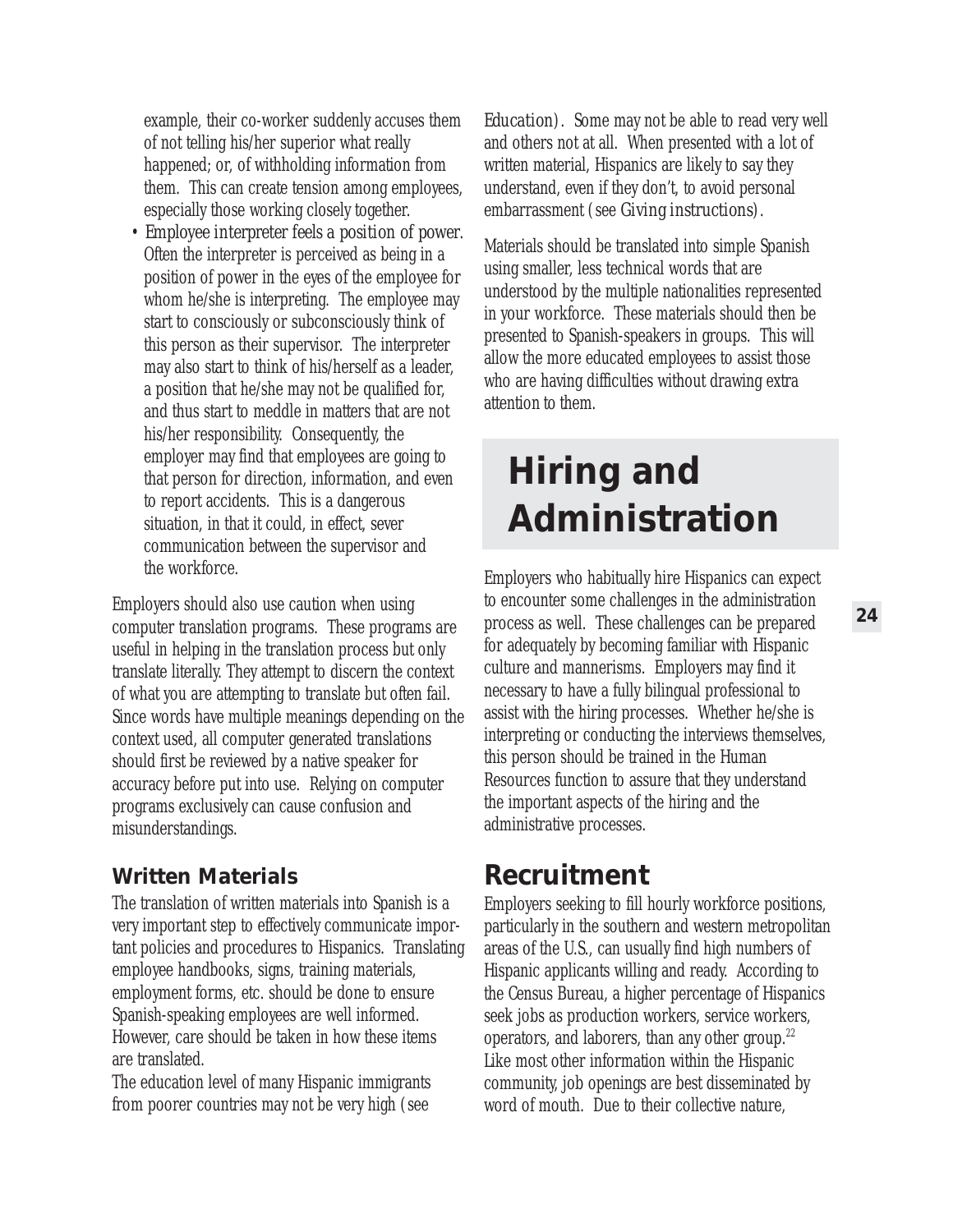Hispanics working within your facility can be a very potent source of recruitment, as they will tell family and friends within their extended family networks about job opportunities.

Another effective form of recruitment is to advertise with the local Spanish language radio stations. This is a source of information used by many Hispanics, particularly recently arrived immigrants, and can disseminate information over a wide area. Spanish language newspapers are also effective in that they also cover a wide area and are typically free to the reader. Also, many local churches and religious organizations now have services in Spanish and are gaining an increasing number of Hispanic members. Most pastors will gladly disseminate helpful information such as job openings and other services to their congregations.

### **Employment Forms**

When hiring Hispanic candidates, an employer should keep in mind that some candidates may have little or no formal work experience. For this reason they may be generally unaccustomed to the entire hiring process, which can involve filling out long applications and forms in English that pertain to issues that many Hispanics have never dealt with before such as tax forms, insurance enrollment information, I-9 forms, etc. (see *Education*). The employer may want to have as many forms as possible translated into Spanish to facilitate this process. However, administrative staff may have difficulty discerning them if they do not read the language themselves, causing another problem. A good solution to this problem would be to have forms such as Spanish applications with small English subtitles for administrative use. Some forms however, such as I-9's do not exist in Spanish and therefore must be completed in English. In this case, a sample form in Spanish can be created (in the same format) for candidates to look at to assist them in filling out the form properly.

A Spanish sample of the reverse side of the I-9 form is particularly useful. In the case of the I-9 form, employers should supervise employees as they fill out

the top half of the form to insure its accuracy and consistency (see *Form I-9 Employment Verification*).

### **Spanish Name Construction**

For administrators, one of the more confusing aspects of Hispanic culture is in the construction and use of names. Spanish names are often recorded incorrectly on forms and can cause various problems with record keeping. It is important to know and understand the differences to avoid confusion.

Spanish names are typically constructed as follows: The first name, *nombre de pila*, or baptismal name; the father's family name (surname) or *apellido paterno*; and, the mother's family name, *apellido materno*. For example:



In the above example, "**José**" is the *nombre de pila*, "**Rodriguez**" is the father's family name, and "**Núñez**" is the mother's family name. "**Rodriguez**" is the primary last name and is often used without the mother's family name: Thus this person would be commonly referred to simply as: "**José Rodriguez**." Sometimes the mother's last name is abbreviated using the first letter: "**José Rodriguez N**." Both last names are important, however and should always be recorded for official records in that they are essential parts of a Hispanic person's full official name.

To understand how last names are given, let us take the following example: If **Juan Muñoz García** marries **María Rodriguez Herrera** and they have a daughter named **Ana**, the daughter's full name would be: **Ana Muñoz Rodriguez**.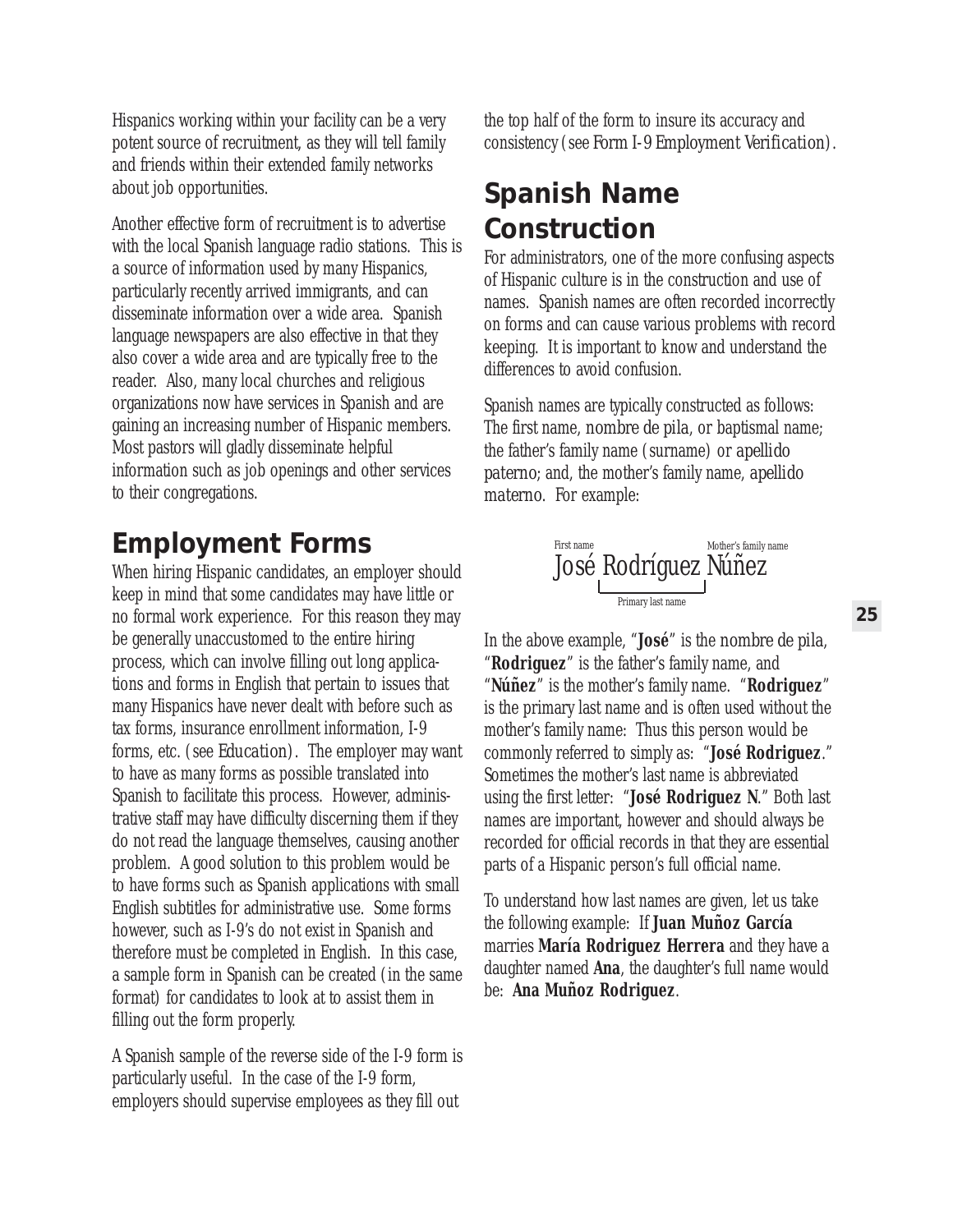Often a Hispanic person will have a *secundo nombre*, or second name (middle name). Note the following example:

#### Carlos Manuel González Martínez Primary last name First name Second name Father's family name Mother's family name

In the above example, the *secundo nombre* is "Manuel." Sometimes Hispanics are called by both their first and their second names. As in this example, "**Carlos Manuel**" is a popular name in Mexico. However, the first name and second name are always treated separately on official forms and records.

On occasion you will find Hispanics with a second name consisting of more than one word such as in the following name:

#### Lorena del Pilar Muñoz Herrera  $\frac{\sqrt{S} \cdot \sqrt{S}}{S}$

In this example, "**del Pilar**" is the *secundo nombre*. The word "**del**", which is quite common in Spanish names, is a contraction of the Spanish words "**de**" & "**el**" which means "of the". In this example the second name literally means "of the Pillar."

Women, in Spanish-speaking countries do not traditionally change their last names when they marry. Therefore, if **Lorena Muñoz Herrera** married **Juan Guzman Altamirano** she would officially remain **Lorena Muñoz Herrera** for all official purposes. However, it is traditional in some Spanish-speaking countries, when referring to a married woman to add one or both of the husband's family names proceeded by the prefix "de". Thus Lorena's complete name could be:



A common mistake that administrators make when dealing with Spanish names is to assume that the mother's name is a person's last name because it appears last in his/her full name. When looking at a Hispanic person's full name, administrators, as a general rule, should look at the second-to-last name as the person's primary last name. **Carlos González Martínez** should always be filed under "G" for Gonzalez. Employers may find it helpful to hyphenate the two last names (consolidating González Martínez into **Gonzalez-Martinez**) when creating personnel files, thus avoiding the unconscious temptation of looking at the wrong name.

Some Hispanic job applicants have learned that companies often use the wrong name and have become accustomed to giving employers their mother's last name thinking that is the one they need. Also, some Hispanics that have been born in the U.S. or have married into an American family, are now using only one last name. Further, many American institutions including local, state, and federal agencies have been known to erroneously juxtapose Spanish last names causing inconsistencies on official documents. For this reason it is a good idea for employers ask for a candidate's full name as it appears on their social security card. This will be their official name as it pertains to government reporting and withholding and should be the official name used for their employment. (Be sure not to ask to see the Social Security Card specifically as it can be considered document abuse under the anti-discrimination provisions of IRCA.23) An employer can then discern a candidate's name correctly and utilize it without causing any further confusion.

### **Interviewing**

When interviewing Hispanic candidates, the interviewer should keep in mind that many Hispanic immigrants, unaccustomed to the elaborate hiring processes that we have in this country, may never have been through a formal job interview before. For this reason, it is important, when asking questions, to be as specific as possible. Remember, Hispanics will often tell you what you want to hear (*see Harmony*).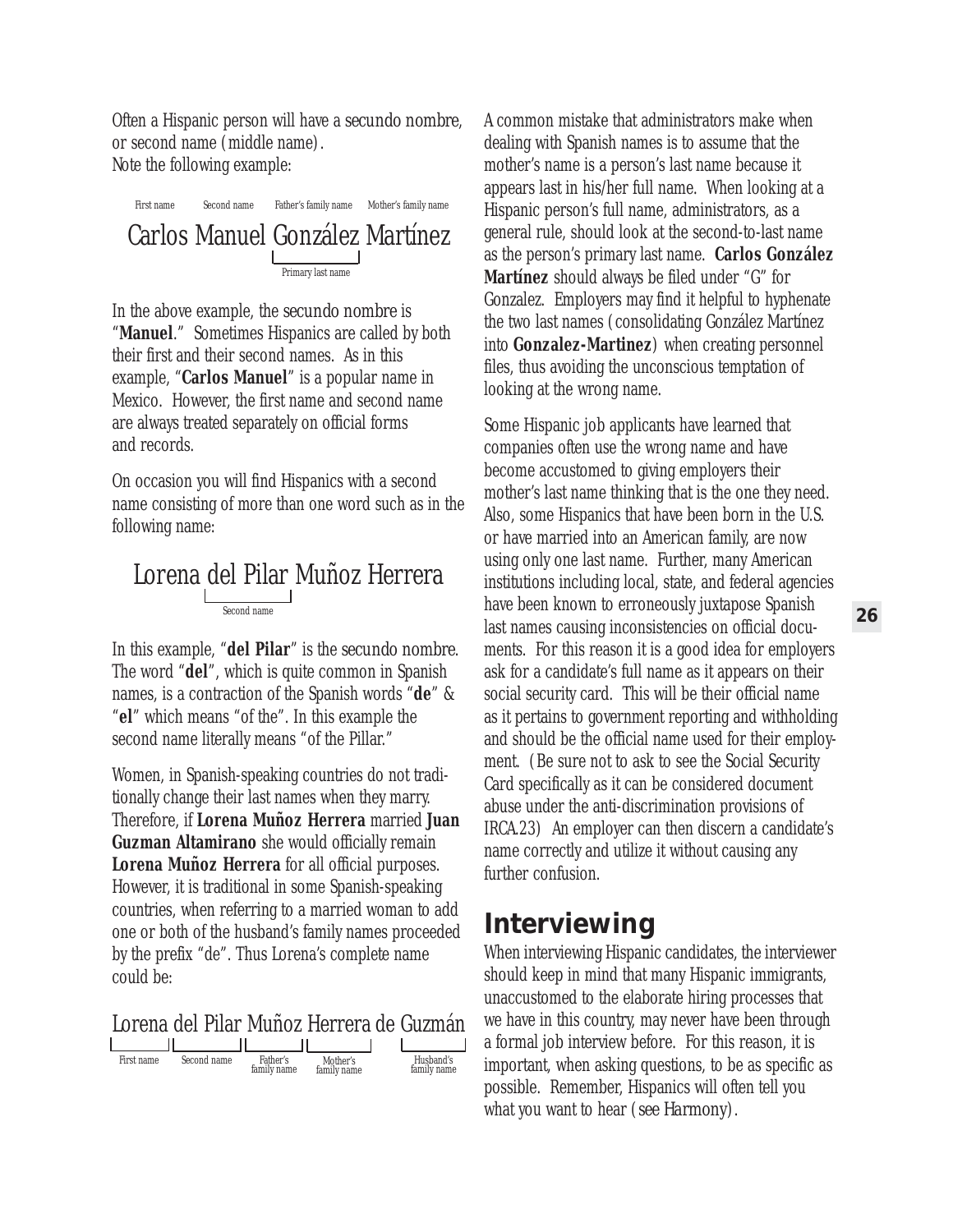For example, when asking about certain job experiences and skills, avoid asking general closed-end questions such as:

*"Do you have any carpentry experience?"* 

The Hispanic candidate may respond "yes" even if his/her only experience may have been working on a rural carpentry shop - completely different from working in a high-tech manufacturing plant. A better question might be: *"Tell me about your experience working in the furniture industry."* 

#### *"Do you know how to finish furniture?"*

He/she may respond "yes" never having finished furniture before, but may be familiar with the concept and confident that he can figure it out once he gets started. A better question may be:

#### *"What specific type of finishing did you do?"*

In other typical interview questions, Hispanics may not understand what the interviewer is asking such as:

#### *"Why should we hire you?"*

It may be obvious to a fully, acculturated American that the interviewer would like the candidate to tell about his/her good work habits and qualities. However, taken more literally, a Hispanic person might respond. *"Because you need workers, and I need a job!"* 

*"What would your last boss say about you?"*

A Hispanic candidate, unaccustomed to this type of question may be confused and reply:

*"I don't know."*

From their perspective, he/she may be thinking, *"How do I know what my ex-boss would say about me? You would have to ask him!"* 

For the most part interviewers should remember to be specific and try to see the interview from the Hispanic candidate's perspective.

### **Important Changes in Government Agencies**

On March 1, 2003, services formerly provided by the Immigration and Naturalization Service (INS) transitioned into the Department of Homeland Security (DHS) under U.S. Citizenship & Immigration Services (USCIS). This new Bureau includes approximately 15,000 employees and contractors, and is headed by the Director of USCIS, who reports directly to the Deputy Secretary for Homeland Security. USCIS processes all immigrant and non-immigrant benefits provided to visitors of the United States, including: Family and employment-based petitions, Asylum and Refugee processing, Naturalization, and document issuance and renewal.

A separate agency, the U.S. Immigration and Customs Enforcement (ICE), also under DHS, is now responsible for apprehending, detaining and deporting individuals who have managed to enter the country illegally. Raids and investigations into the presence of undocumented workers, formerly conducted by the INS, are now conducted by this Agency.

Employer's responsibilities, however, still fall under the Immigration Reform and Control Act of 1986 (IRCA) and have not changed as a result of the formation of DHS.

*DISCLAIMER: The following sections are for informational purposes and should not be considered a substitute for legal advice or council.*

### **Immigration Reform and Control Act of 1986**

Probably one of the biggest pieces of legislation to affect the employment of Hispanic immigrants was the Immigration Reform and Control Act of 1986 (IRCA). This law put into effect, for the first time, civil and criminal sanctions against employers for the knowing hire of unauthorized aliens and requires employers to verify the employment eligibility and identity of all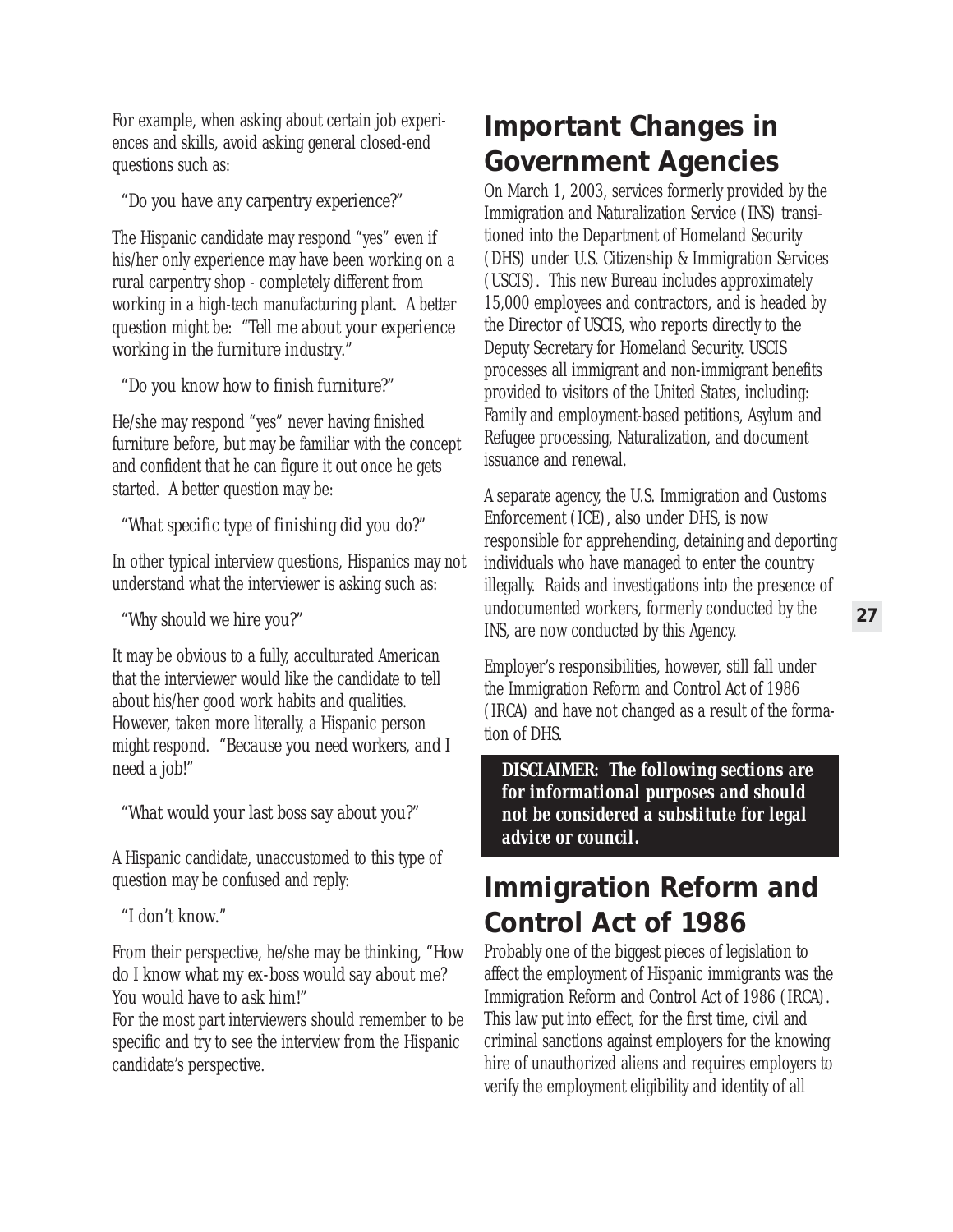newly hired employees. The law also expressly forbids employment discrimination on the basis of national origin or citizenship status. The law has been changed and amended over the years but still presents a barrier to employers wishing to hire immigrants who may or may not be authorized to work in the United States.<sup>23</sup>

The U.S. Department of Homeland Security (DHS), formerly the Immigration and Naturalization Service, is responsible for enforcing all of the provisions of this law and is empowered to:

- Investigate complaints of alleged violations of the law
- Inspect and examine all evidence including employee records
- Issue administrative subpoenas requiring employers to produce for inspection all I-9 employment verification forms
- Prosecute employers for alleged employment of unauthorized (illegal) aliens

Employers found to have knowingly hired unauthorized aliens can be fined for each unauthorized alien up to \$2,200 on the first offense, up to \$5,500 on the second offense, and up to \$11,000 on the third offense. Any employer convicted of engaging in a pattern or practice of violations can be sentenced to up to 6 months in prison and be fined up to \$3,300 for each unauthorized alien.<sup>23</sup>

### **Form I-9 Employment Verification**

Pursuant to IRCA, all employers are required to verify the employment authorization and identity of each new employee and maintain records documenting such verification. This process is completed using the Form I-9 "Employment Eligibility Verification" document available at the USCIS website:

#### **Form I-9 Employment Eligibility Verification**

http://uscis.gov/graphics/formsfee/forms/files/i-9.pdf USCIS Office of Business Liaison offers an excellent step by step guide for employers to follow in completing this process:

#### **Employer Information Bulletin 102. "The I-9 Process in a Nutshell"**

http://uscis.gov/graphics/services/employerinfo/EIB10 2rdln.pdf

In completing Section 2: "Employer Review and Verification." of the form, many employers have doubts about what documents they can and cannot accept and how to make that determination legally. For this reason, the Office of Business Liaison has published as separate bulletin addressing this specific issue:

#### **Employer Information Bulletin 103. "I-9 Document Review"**

http://uscis.gov/graphics/lawsregs/handbook/OBL\_10 3.pdf

It should be noted that **employers are not expected to be "document experts."** Under the Anti-Discrimination provisions of IRCA, employers should accept list A, B, and C documents presented to them during this processes as long they "appear to be genuine and relate to the person presenting it." However many employers find it helpful to familiarize themselves with common travel and identity documents to assist them in the review process:

#### **A guide to Selected U.S. Travel/Identity Documents for Law Enforcement Officers. Form M-396**

http://www.fels.org/insforms/insdocs.htm

### **Social Security Number vs. Individual Taxpayer Identification Number (ITIN)**

Many employers have encountered employees wishing to submit an Individual Taxpayer Identification Number (ITIN) in place of a valid Social Security Number. An ITIN is a tax processing number issued by the Internal Revenue Service. It is a nine-digit number that always begins with the number 9 and has a 7 or 8 in the fourth digit, example 9XX-7X-XXXX. Social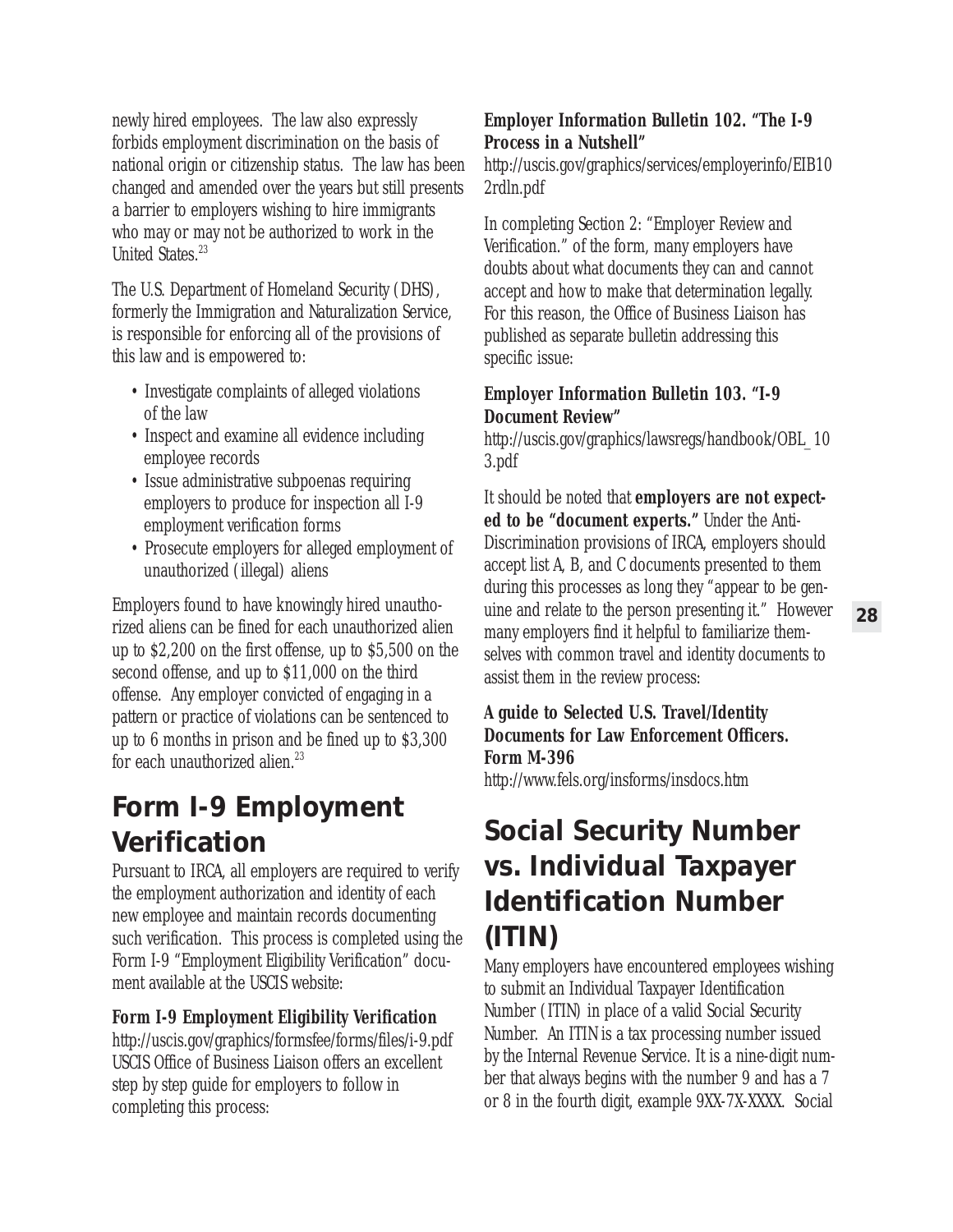Security numbers never start with a "9" as the first number. ITINs are issued regardless of immigration status because both resident and nonresident aliens may have U.S. tax return and payment responsibilities under the Internal Revenue Code. **The ITIN is for federal tax reporting only, and does not authorize work in the U.S., provide eligibility for Social Security benefits, nor is it a valid identification outside the tax system.**<sup>24</sup>

ITIN's should not be accepted in place of Social Security numbers in Section 1, nor as proof of identification or work eligibility in Section 2.

### **I-9 Maintenance**

Employers are required to retain the I-9 form for a period of one year after termination of employment, or three years from the date of hire, whichever is later. A good practice for employers is to maintain I-9 forms separate from the employee's personnel file, in a series of three-ring-binders arranged alphabetically, and separated according to "active" and "inactive" employees. This practice will allow forms to be easily produced when needed (as during an ICE audit or routine maintenance), and will reduce the chance that an I-9 is misplaced or lost. $23$ 

Some employers find it useful to photocopy documents submitted by employees at the time of completion of Section 2 so that they may refer to them at a later time if a clerical error is discovered on the form. While this is a well-intentioned practice it can yield unexpected consequences. Though employers are not required or considered to be document experts, photocopying a document that is later found to be an "obvious" forgery can nullify an employer's good faith defense during an ICE audit. Since the U.S. government does not require employers to photocopy documents, it may be preferable not to do so unless the employer is confident that all company representatives involved in the I-9 verification process are sufficiently trained. If the employer chooses to photocopy the documents for one employee, documents for all employees should be copied. Copied documents should be attached to the I-9 form. $23$ 

In general, it is advisable that employers limit the number of staff members responsible for completing and maintaining the I-9 forms, only allowing trained personnel to complete the process. Typically, the fewer people involved in the system, the fewer the mistakes made. Every error or omission on an I-9 form constitutes a separate potential violation that could result in monetary fines ranging from \$110 to \$1,100 each.<sup>23</sup>

### **Coming to the U.S. Legally**

Many employers can become frustrated with the fact that there are so many good Hispanic workers available but that they may have questionable legal status. When a loyal and dedicated Hispanic employee who has worked for you for a long time, is suddenly discovered to be undocumented, many employers seek ways to employ him/her legally. Unfortunately, the employer has few recourses in this situation and the employee must be terminated. Various periodic amnesties have allowed for certain illegal immigrant groups to file for legal status while remaining in this country, but no amnesties have allowed for illegal immigrants to be employed during the application process.

Employers can sponsor certain candidates if they meet specific criteria and they can receive temporary visa status allowing them to work. Acceptance and processing time varies greatly depending on the candidate's preference category. In most cases, employers are required to obtain labor certification from the U.S. Department of Labor indicating there is an absence of available and qualified U.S. workers to fill the position. It is extremely difficult for employers to obtain visas for unskilled laborers and the waiting list is tremendously long.<sup>23</sup>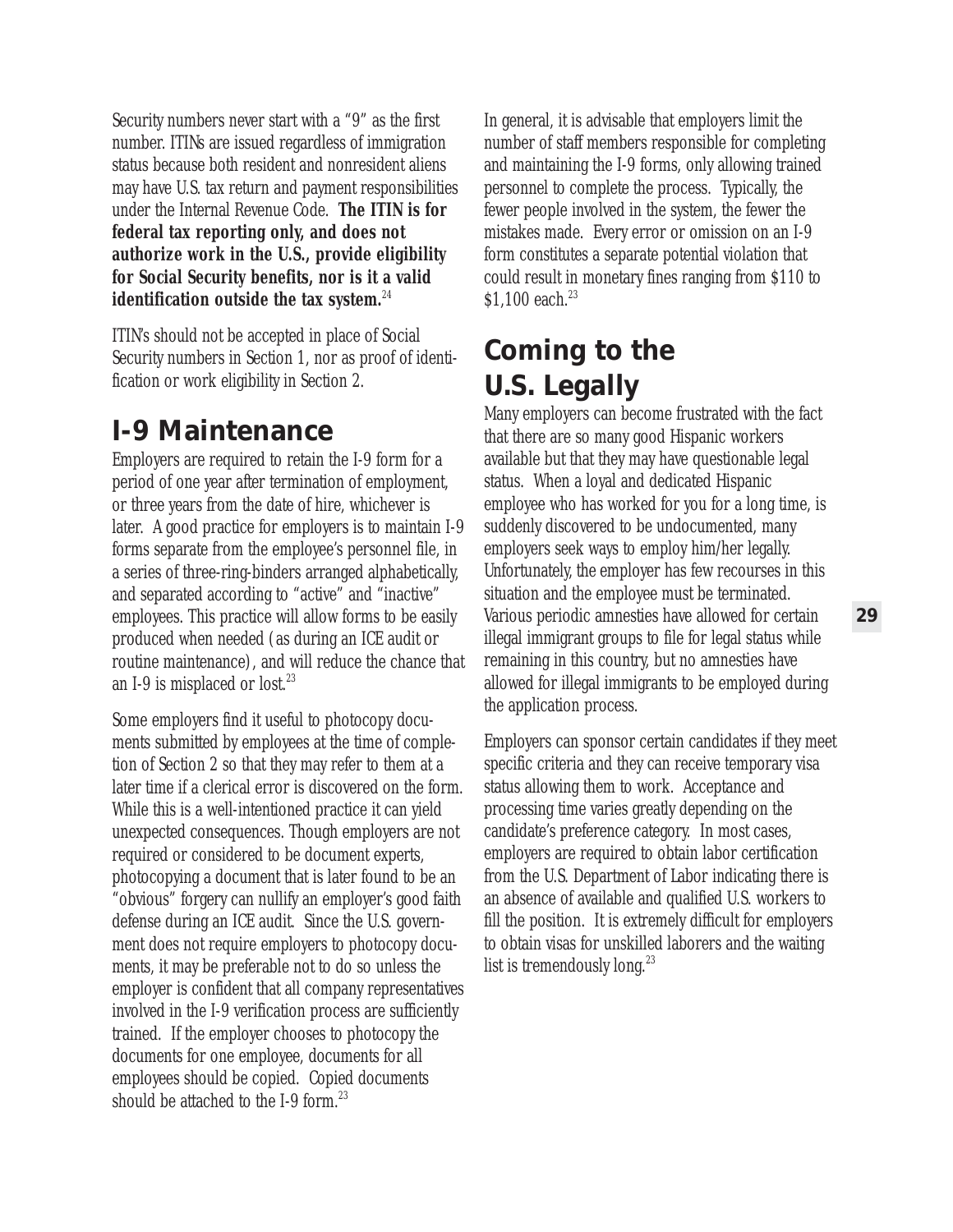Family-based immigration is also a very challenging process especially after the events of 9/11/2001. Obtaining resident alien status or a "Green Card", is also based on a preference system and the numbers of visas granted are strictly limited annually by quotas. A foreign national who does not have specific family members of citizenship or legal residency status has little or no chance of immigrating to the U.S. legally. Even those in the higher preference category often have to wait for several years before their applications are processed and approved.

The residency application process is very complicated and includes completing multiple forms, legal and health requirements. Even for the well educated immigrant the task is daunting. Additionally, the processing fees required for submitting the applications are significant and can be one of the main reasons that immigrants can not apply for residency.

Employers should consult legal council for more information on obtaining visas and before taking adverse action against an employee who is suspected of working illegally. More information is available at the USCIS website:

http://uscis.gov/graphics/services/employerinfo/index. htm#h1binfo

### **Summary**

Many labor-intensive industries have increasingly turned to hiring Hispanic workers to maintain a competitive edge. The growing Hispanic population in this country has created a workforce that is ideal to the needs of many companies. Most companies that have employed Hispanic workers are pleased with their productivity and hard work; however, with these benefits there are also some challenges. We hope that this resource has provided you with a more complete understanding of the Hispanic culture and the unique situation of your employees. With this information we trust that you are better prepared, and motivated, to assist these workers succeed in the American Dream.

**30**